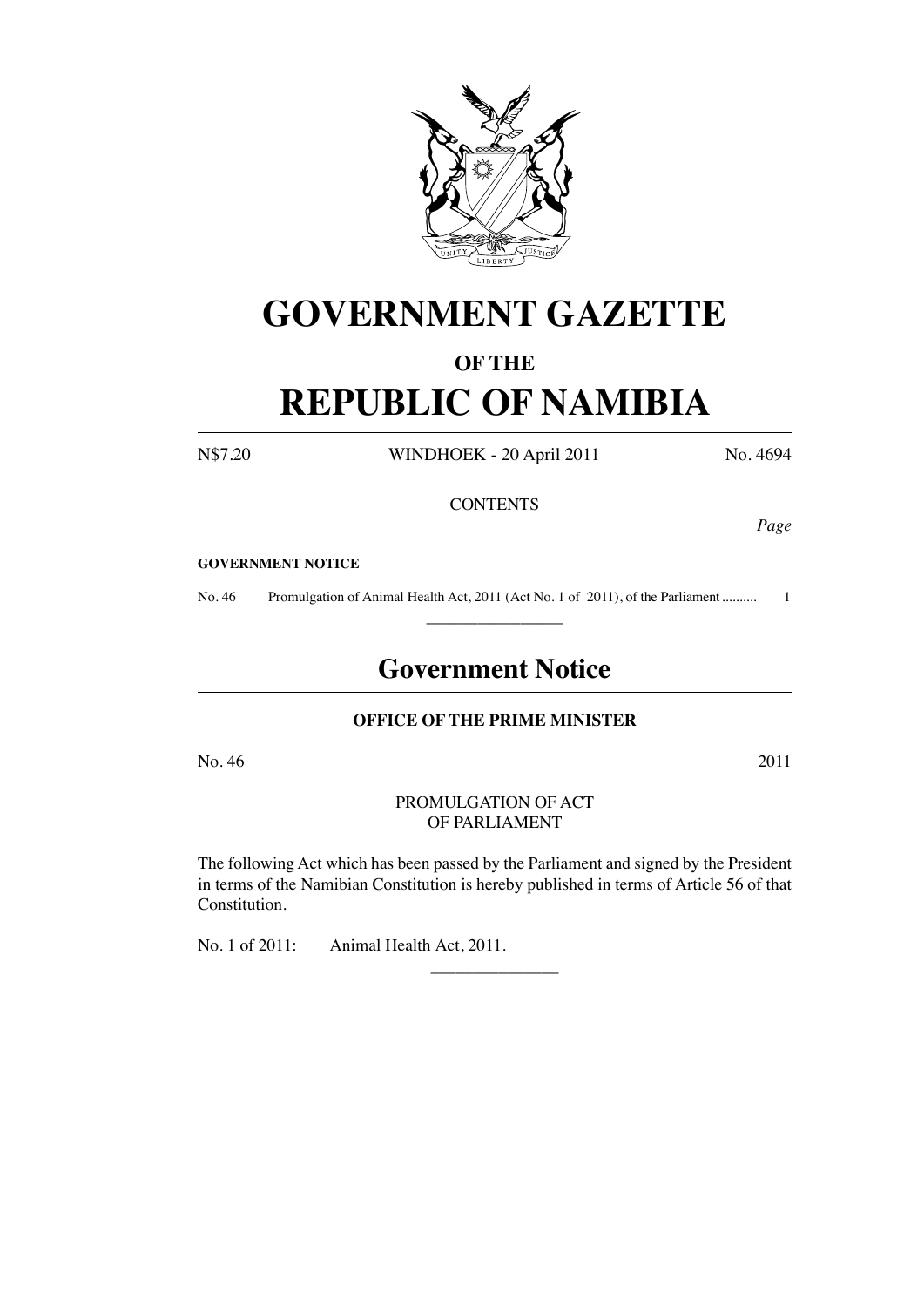## **ACT**

**To provide for the prevention, detection and control of animal disease; to provide for the maintenance and improvement of animal health; and to provide for incidental matters.**

*(Signed by the President of 3 April 2011)*

## ARRANGEMENT OF SECTIONS

Section

## PART I PRELIMINARY PROVISIONS

1. Definitions

## PART II ADMINISTRATION

- 2. Chief Veterinary Officer
- 3. Appointment of veterinary officials
- 4. Authorised persons
- 5. Delegation
- 6. General responsibilities

#### PART III

## IMPORTATION OF ANIMALS, ANIMAL PRODUCTS AND RESTRICTED MATERIAL

- 7. Permit for importation of animals, animal products and restricted material for entry into Namibia
- 8. Permit for importation of animals, animal products and restricted material for conveyance in transit through Namibia
- 9. Notice to be given and health certificate obtained before import
- 10. Animal, animal product or restricted material imported contrary to Act or presenting risk
- 11. Border security in emergency
- 12. Quarantine stations

#### PART IV

## EXPORT OF ANIMALS, ANIMAL PRODUCTS AND RESTRICTED MATERIAL

- 13. Health certificate required for exportation of animals, animal products and restricted material
- 14. Export in contravention of Act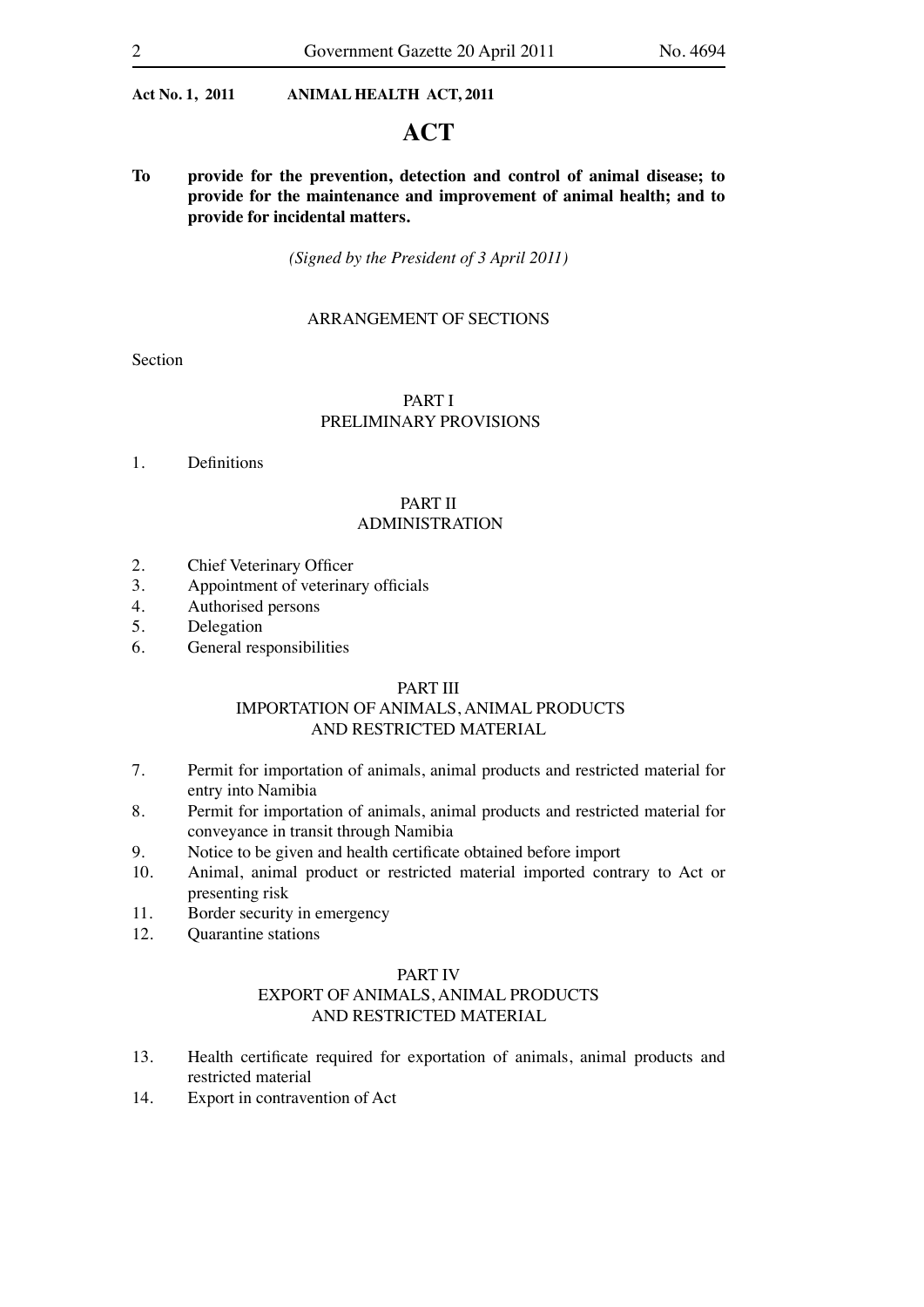#### PART V

## DISEASE PREVENTION AND CONTROL

- 15. Duties on discovery of incidence of disease
- 16. Treatment or disposal of infected animal, animal product or restricted material
- 17. Declaration of infected place
- 18. Declaration of quarantine area<br>19. Declaration of control area
- Declaration of control area
- 20 Declaration of protected area
- 21. Fences
- 22. Straying animals

#### PART VI

#### ANIMAL MOVEMENT CONTROL AND TRACEABILITY

- 23. Definition for this Part
- 24. Obligation to register place on which animals are kept or received as a registered establishment
- 25. Permit required for moving prescribed animals from registered establishment
- 26. Registers and returns in relation to prescribed animals
- 27. Animal identification requirements

#### PART VII ENFORCEMENT AND COMPENSATION

- 
- 28. Powers of entry, search and inspection
- 29. Disposal of isolated, detained or seized animal or thing
- 30. Compensation

#### PART VIII GENERALPROVISIONS

- 31. Appeals
- 32. Regulations
- 33. Immunity from personal liability
- 34. General offences and penalties
- 35. Presumptions and evidence
- 36. Act binds State
- 37. Repeal of laws and savings provisions
- 38. Short title and commencement **SCHEDULE**

**BE IT ENACTED** by the Parliament of the Republic of Namibia as follows:

## PART I

#### PRELIMINARY PROVISIONS

#### **Definitions**

**1.** In this Act, unless the context otherwise indicates -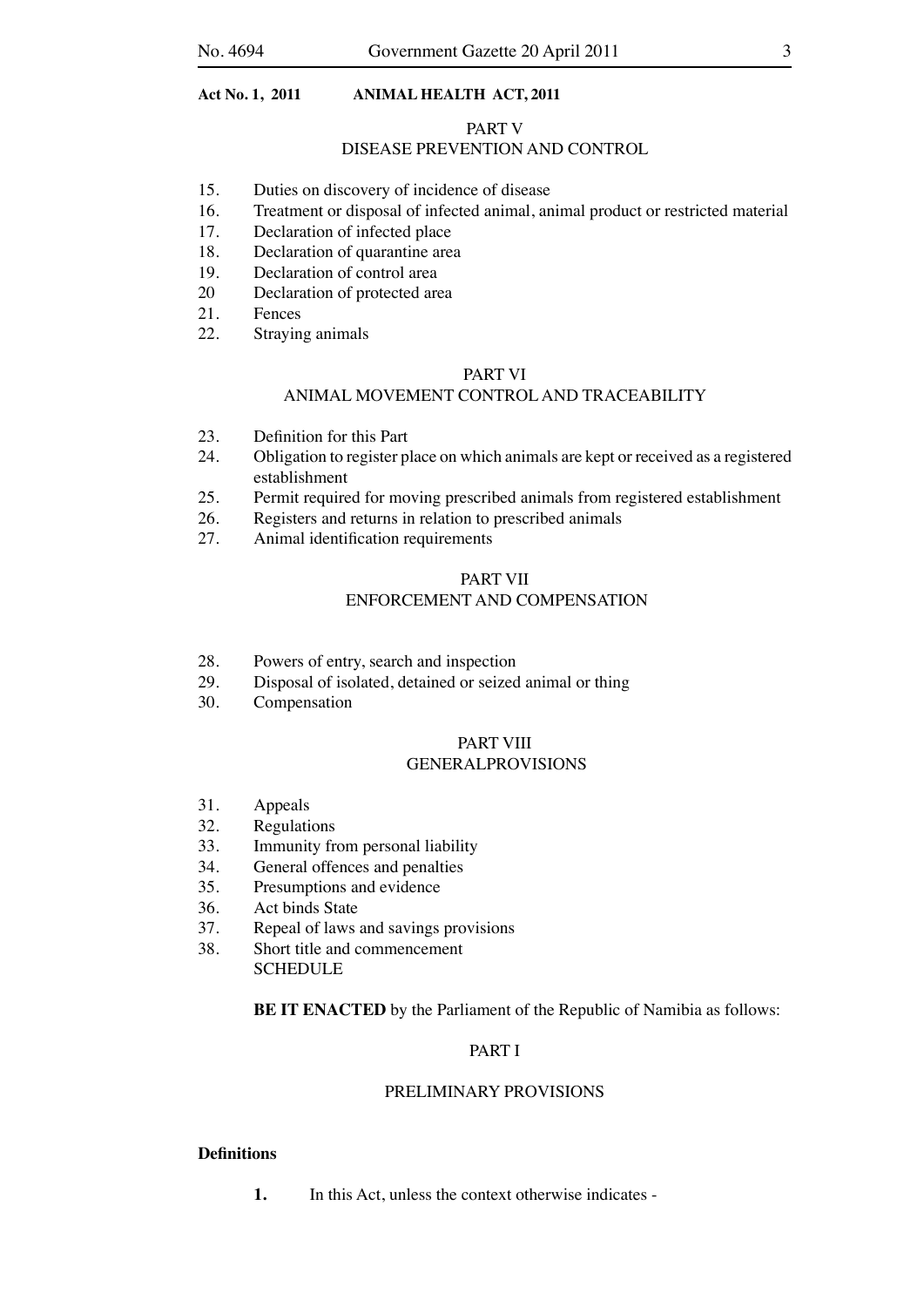"animal" means any member of the animal kingdom (other than a human), whether alive or dead, including -

- (a) any mammal, bird, fish, shellfish or reptile;
- (b) any invertebrate declared under paragraph (a) of subsection (2) to be an animal;

"animal product" means -

- (a) the carcass or part of the carcass of an animal;
- (b) meat, blood, hide, skin, hair, wool, feather, shell, horn, fin, hoof or any part of the viscera of an animal;
- (c) fat, milk, whey, cream, butter, cheese, eggs, or other food or foodstuffs derived from an animal;
- (d) the sperm, ova or embryo of an animal;
- (e) any secretion or excretion of an animal;
- (f) honey or other products from honey bees; and
- $(g)$  any other thing declared under paragraph (b) of subsection (2) to be an animal product;

"authorised person" means an authorised person referred to in section 5;

"conveyance" means any vehicle, vessel or aircraft;

"disease" means -

- (a) a disease that affects or may affect an animal or that may be transmitted by an animal to a person; and
- (b) an infectious agent;

"health certificate" means a health certificate conforming to the format of the appropriate model certificate of the *Office International des Epizooties*;

"import" means to bring or cause to bring into Namibia from a place outside Namibia by land, sea or air;

"importer" in relation to any imported animal, animal product or restricted material, means a person who, whether as owner, consignor, consignee, agent or broker, is in possession of or in any way entitled to the custody or control of that animal, animal product or restricted material;

"infected" means -

(a) infected with a disease; or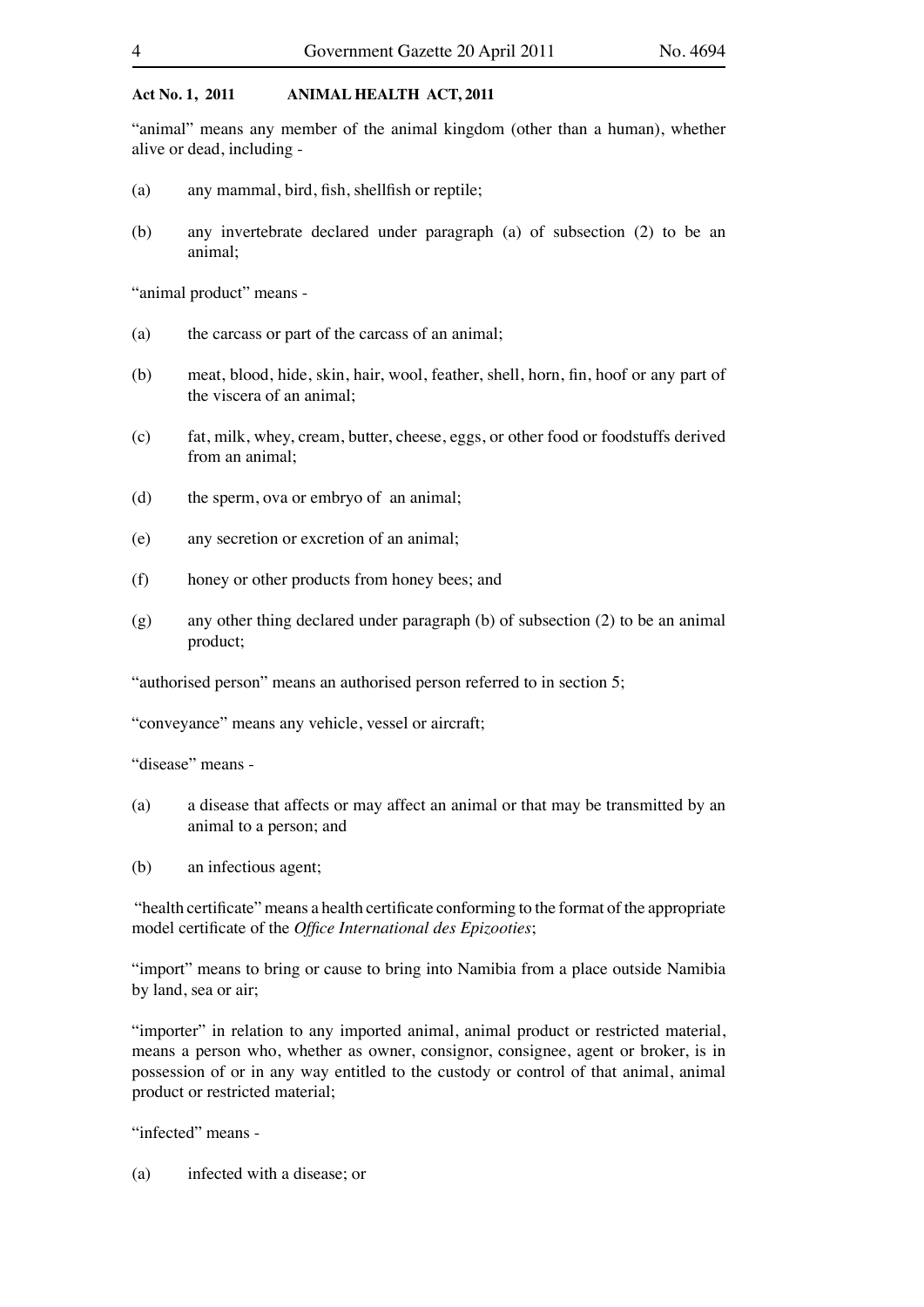(b) harbouring an infectious agent;

"infectious agent" means -

- (a) any bacterium, virus, prion, fungus, parasite, pest or other organism or infectious substance which may cause or transmit disease in animals;
- (b) any other thing declared under paragraph (c) of subsection (2) to be an infectious agent;

"in transit" means the conveyance of an animal, animal product or restricted material imported from one country through Namibia to another country;

Minister" means the Minister responsible for agriculture;

"Ministry" means the Ministry responsible for the administration of agricultural matters;

"notifiable disease" means any disease declared under paragraph (e) of subsection (2) to be a notifiable disease;

"occupier" means -

- (a) a person who resides in premises;
- (b) if no person resides in premises, the owner of the premises; or
- (c) a person acting on behalf of a person referred to in paragraph (a) or (b);

"owner , in relation to -

- (a) any animal, animal product or restricted material, conveyance or any other movable property, includes a person having the possession, charge, custody or control of that animal, animal product, restricted material, conveyance or property;
- (b) any land, means the person in whose name the land is registered, and includes -
	- (i) if the land has been alienated in any way but not yet transferred, the person in whose name transfer of the land is still to be registered;
	- (ii) in the case of land subject to a usufruct, the usufructuary;
	- (iii) the executor, trustee or other legal representative recognized by law of an owner who is deceased, insolvent, a minor or subject to other legal disability;
	- (iv) if the owner is a company or close corporation under liquidation, the liquidator of the company or close corporation;

"place" means -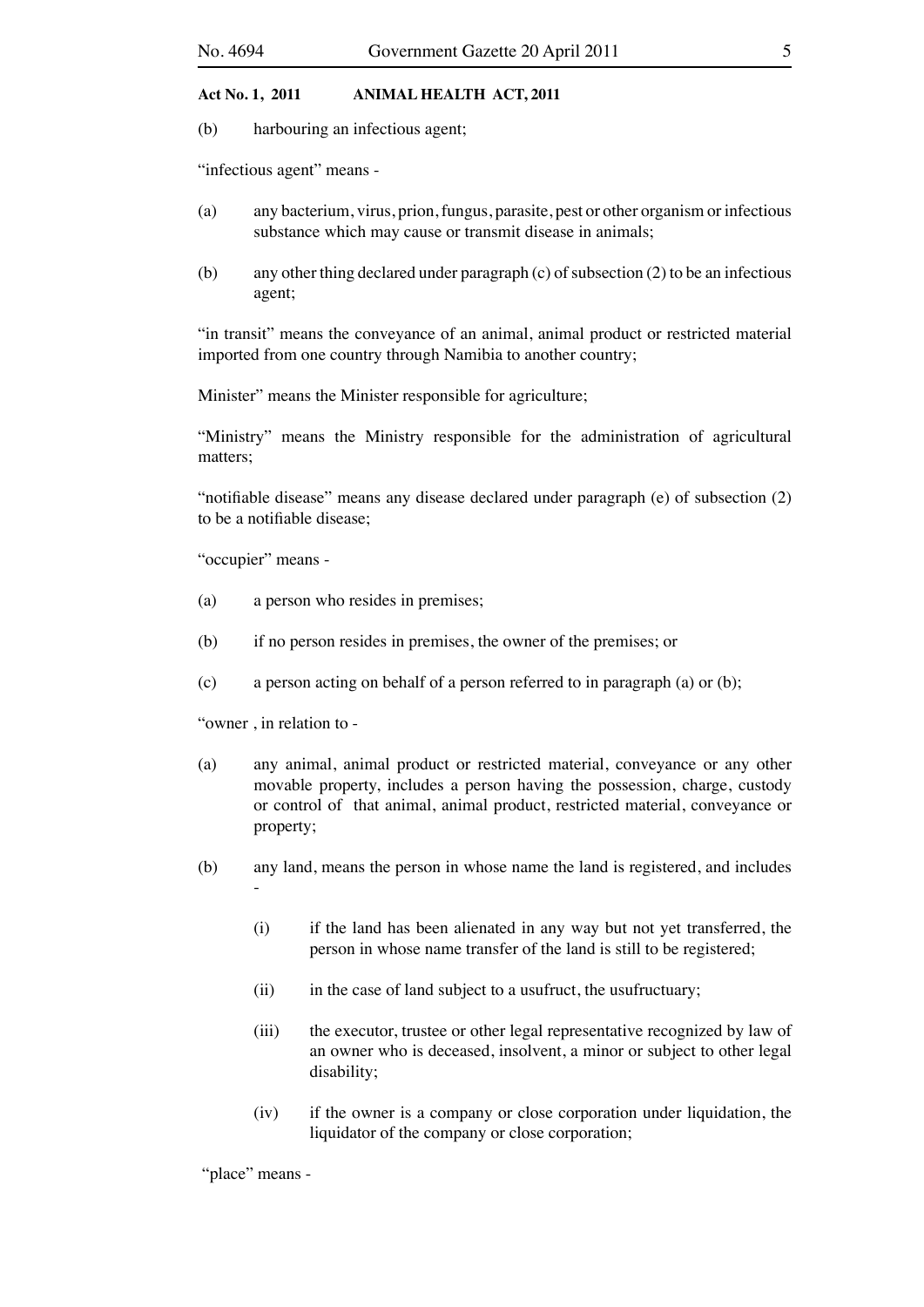- (a) any land, including any river, dam or other body of water on land;
- (b) any premises;
- (c) any building or other structure in or on a place;
- (d) any part of a place;

"prescribed" means prescribed by regulation;

"regulation" means a regulation made under this Act;

"restricted material" means -

- (a) an infectious agent; or
- (b) anything declared by the Minister under paragraph (d) of subsection  $(2)$  to be restricted material;

"staff member" means a staff member as defined in section 1 of the Public Service Act, 1995 (Act No. 13 of 1995);

"veterinarian" means a person registered as veterinarian in terms of the Veterinary and Para-Veterinary Proclamation, 1984 (Proclamation AG. No. 14 of 1984);

"veterinary official" means a person appointed as veterinary official under section 4 and includes the Chief Veterinary Officer;

 (2) For the purposes of this Act, the Minister may declare by notice in the *Gazette -*

- (a) any invertebrate to be an animal;
- (b) any thing to be an animal product;
- (c) any thing which the Minister considers may cause disease in animals to be an infectious agent;
- (d) any equipment, material or other object used for containing animals or the handling or keeping of animals by means of which disease can be spread to be restricted material; or
- (e) a disease to be a notifiable disease in relation to a specified class of animal.

## PART II

#### ADMINISTRATION

#### **Chief Veterinary Officer**

**2.** (1) Subject to the laws governing the Public Service, the Minister must designate a staff member employed in the Ministry who is a veterinarian to be Chief Veterinary Officer or to act as such.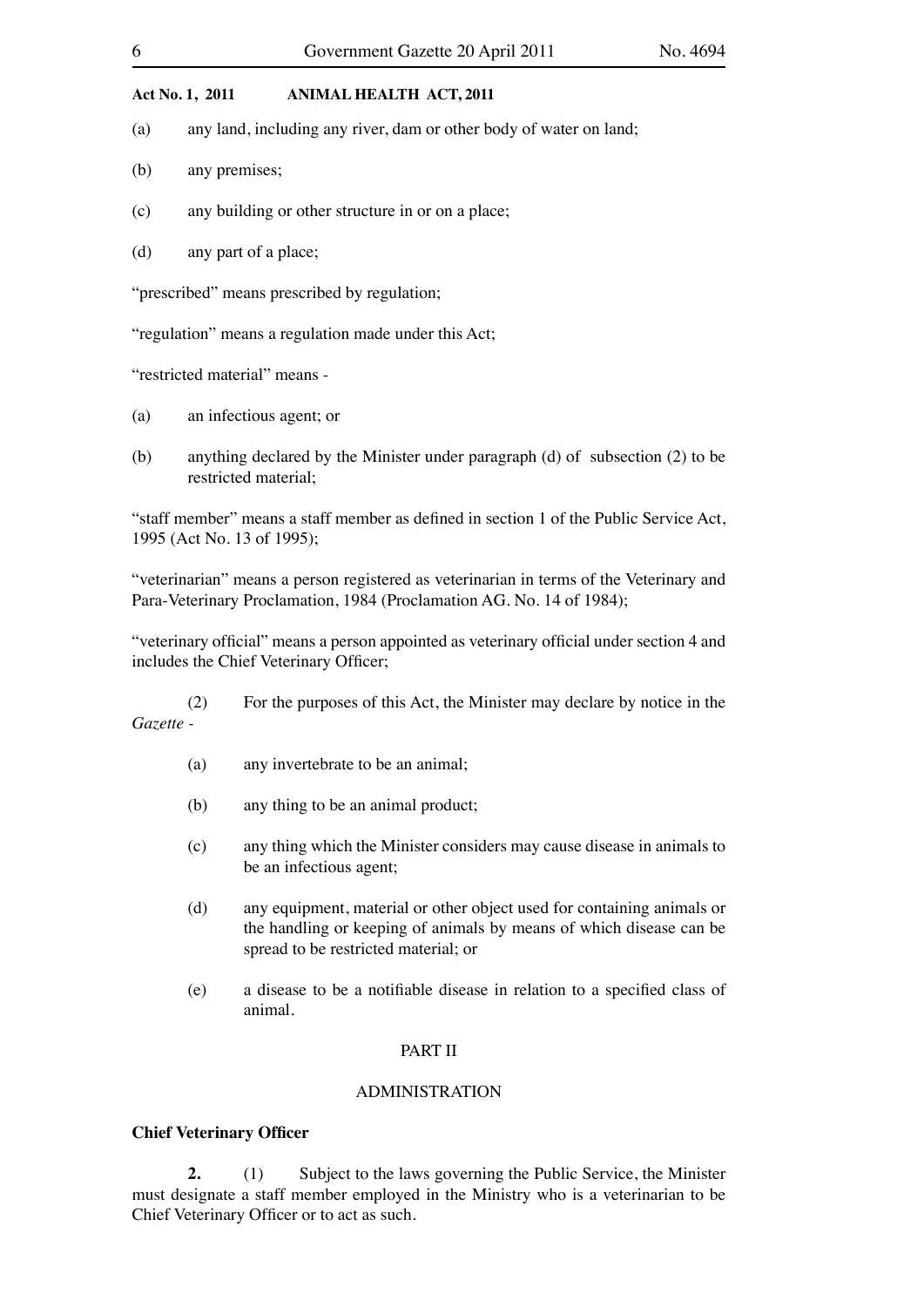(2) The Chief Veterinary Officer is responsible for the administration of this Act and exercises the powers and performs the duties conferred or imposed on him or her by or under this Act subject to the control and directions of the Minister.

#### **Veterinary officials**

**3.** (1) The Minister, on the recommendation of the Chief Veterinary Officer, may appoint in writing as veterinary officials for the purposes of this Act –

- (a) staff members employed in the Ministry;
- (b) with the consent of the Minister responsible for any other Ministry, staff members employed in that Ministry; and
- (c) with the consent of the governing body of any institution or body established by law, employees of that institution or body.

 (2) In addition to appointing veterinary officials referred to in subsection (1), the Minister, on the recommendation of the Chief Veterinary Officer, may appoint, by notice in the *Gazette*, members of a class of persons specified in the notice to be veterinary officials if the Minister considers it necessary to do so for controlling a notifiable disease or any other disease specified in the notice.

 (3) A veterinary official must perform the duties and functions conferred on or assigned to a veterinary official by or under this Act subject to the control and directions of the Chief Veterinary Officer.

- $(4)$  The Minister may –
- (a) revoke, by notice in writing, an appointment made under subsection (1); or
- (b) by notice in the *Gazette,* amend or revoke a notice published under subsection (2).

(5) The Minister must cause to be issued to each veterinary official an identity card containing a photograph and the signature of the veterinary official.

 (6) A veterinary official must produce his or her identity card for inspection when so required by a person in relation to whom the veterinary official seeks to perform a function or exercise a power under this Act.

#### **Authorised persons**

**4.** (1) The Minister, on the recommendation of the Chief Veterinary Officer, may in writing authorise a person to perform the functions and exercise the powers, of a veterinary official that are specified in the authority.

 (2) An authority under subsection (1) has effect for the period specified in the authority or, if no period is so specified, until the authority is revoked by the Minister.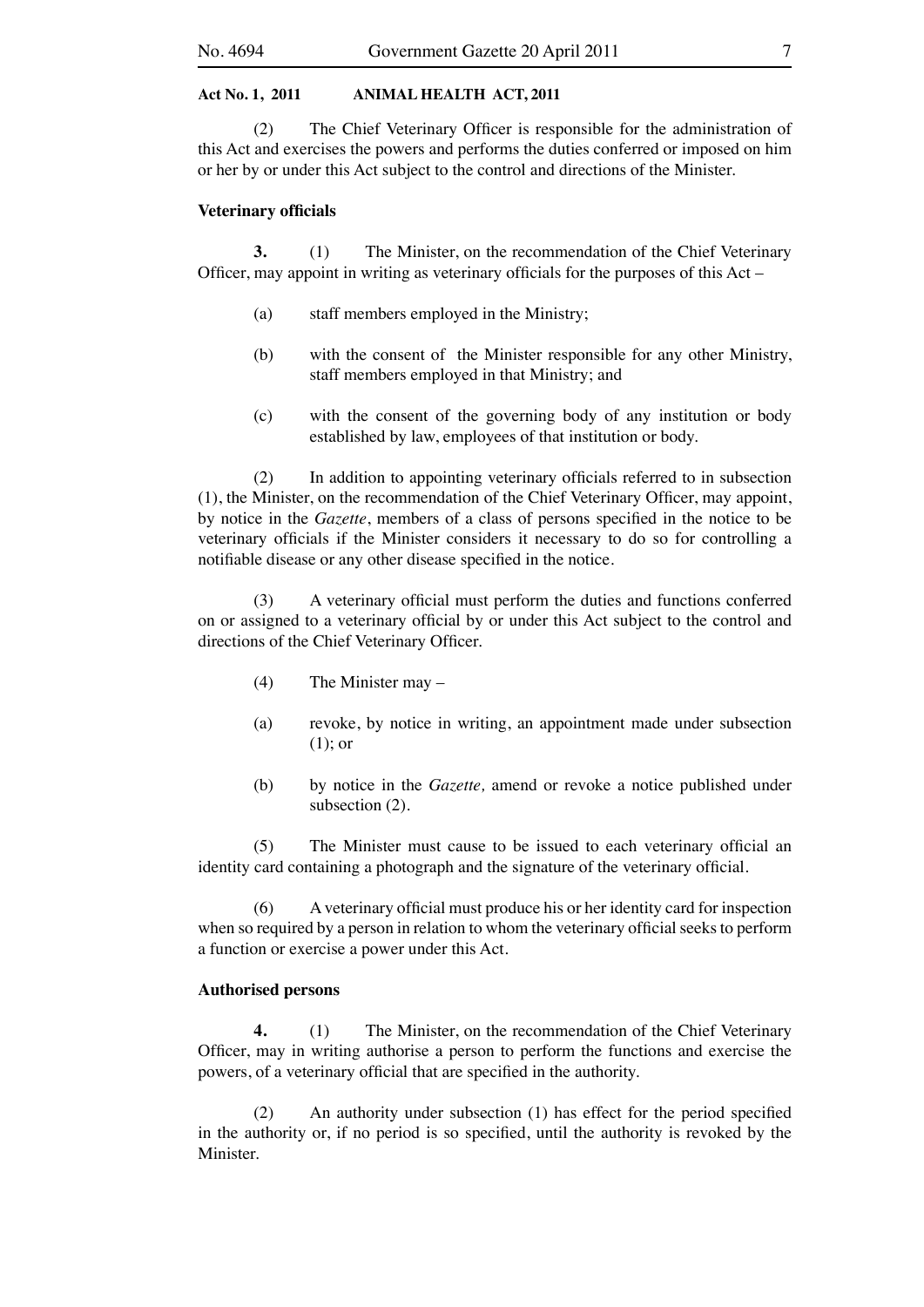(3) An authorised person must produce his or her authority for inspection when so required by a person in relation to whom the authorised person seeks to perform a function or exercise a power under this Act.

#### **Delegation**

**5.** (1) The Minister may delegate to the Permanent Secretary of the Ministry or the Chief Veterinary Officer any of the Minister's functions or powers under this Act, other than the power to make regulations or the power of delegation conferred by this subsection. 

 (2) The Chief Veterinary Officer may delegate or assign to a veterinary official any of the powers or functions conferred upon or assigned to the Chief Veterinary Officer by or under this Act.

- (3) A delegation or assignment under subsection  $(1)$  or  $(2)$  -
- (a) must be in writing;
- (b) does not divest or discharge the Minister or the Chief Veterinary Officer, from the power or duty delegated or assigned;
- (c) may be revoked at any time by the Minister or the Chief Veterinary Officer.

#### **General responsibilities of veterinary officials**

- **6.** The responsibilities of a veterinary official include -
- (a) the detection and investigation of disease;
- (b) the prevention of disease;
- (c) the controlling of disease;
- (d) the surveillance of disease;
- (e) where appropriate, the eradication of disease;
- (f) ascertaining whether the provisions of this Act have been or are being complied with and determining whether a person may have contravened any provision; and
- (g) other functions as are assigned to a veterinary official by or under this Act.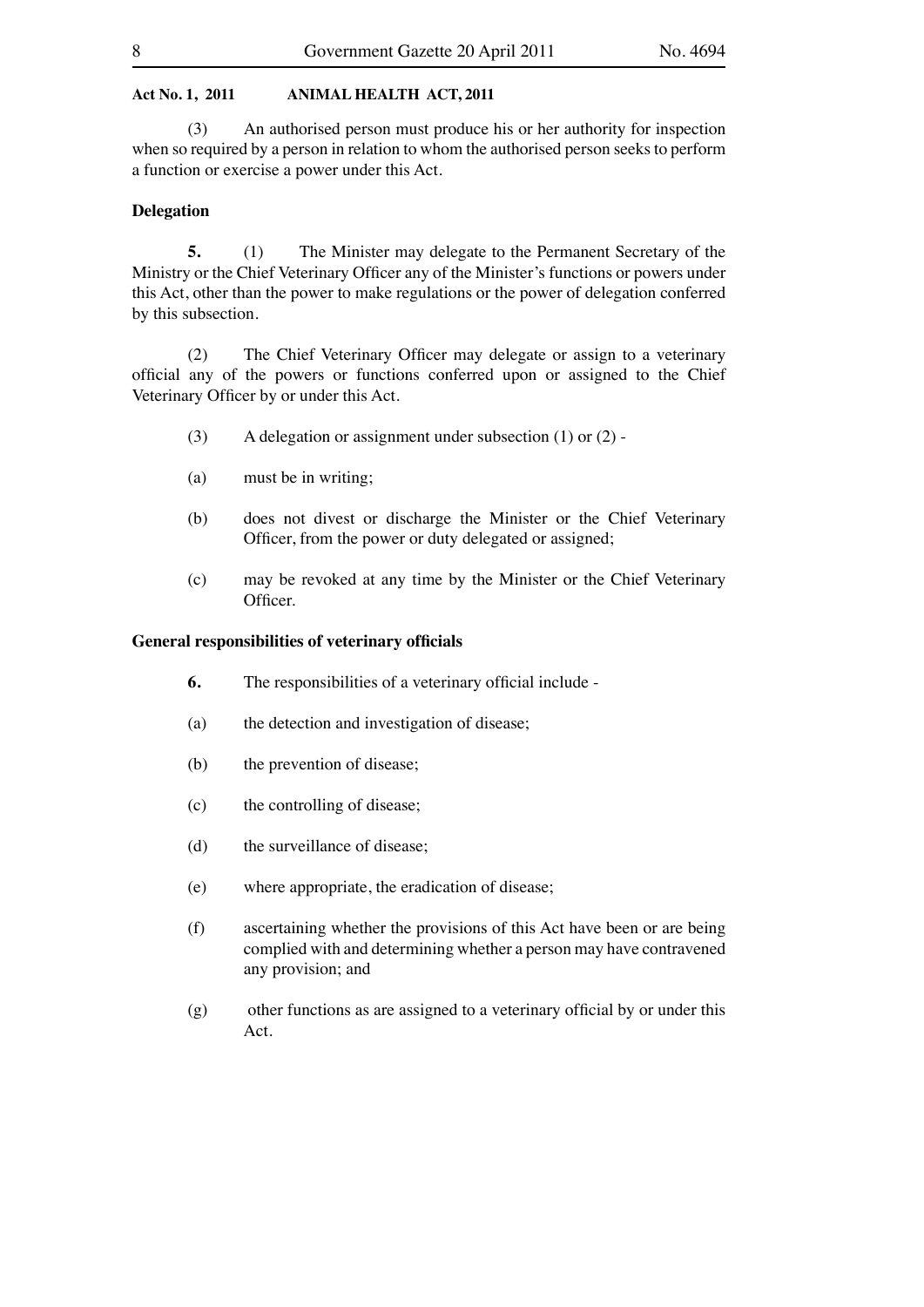#### PART III

#### IMPORTATION OF ANIMALS, ANIMAL PRODUCTS AND RESTRICTED MATERIAL

**Permit for importation of animals, animal products and restricted material for entry into Namibia**

- **7.** (1) A person may not import for entry into Namibia -
- (a) any animal;
- (b) any animal product; or
- (c) any restricted material,

except if the person holds an import permit issued under this Act authorising the importation for entry into Namibia, and the importation is carried out in accordance with the conditions as prescribed and as specified in the permit.

 (2) Despite that an import permit authorises the importation of any animal, animal product or restricted material, a person may not import such animal, animal product or restricted material if -

- (a) the person knows or has reason to believe that the animal, animal product or restricted material is infected; and
- (b) the permit does not specifically authorise the importation of the animal, animal product or restricted material in infected condition.
- $(3)$  An application for an import permit must –
- (a) be made in the prescribed manner and form; and
- (b) be accompanied by the prescribed fee.

 (4) The Chief Veterinary Officer may require an applicant for an import permit to provide further information or documents that the Chief Veterinary Officer considers relevant for determining whether to issue the permit.

 (5) An import permit authorises the importation of any animal, animal product or restricted material specified therein only within the period specified in the permit.

 (6) In addition to any permit conditions, the Chief Veterinary Officer may specify any other conditions with which the importer must comply when importing any animal, animal product or restricted material to which the import permit relates.

 (7) Without limiting the generality of the power conferred by subsection (6), conditions specified under subsection (6) may include conditions relating to -

 (a) the identification, inspection, testing or treatment of any animal, animal product or restricted material at any time before, during or after importation;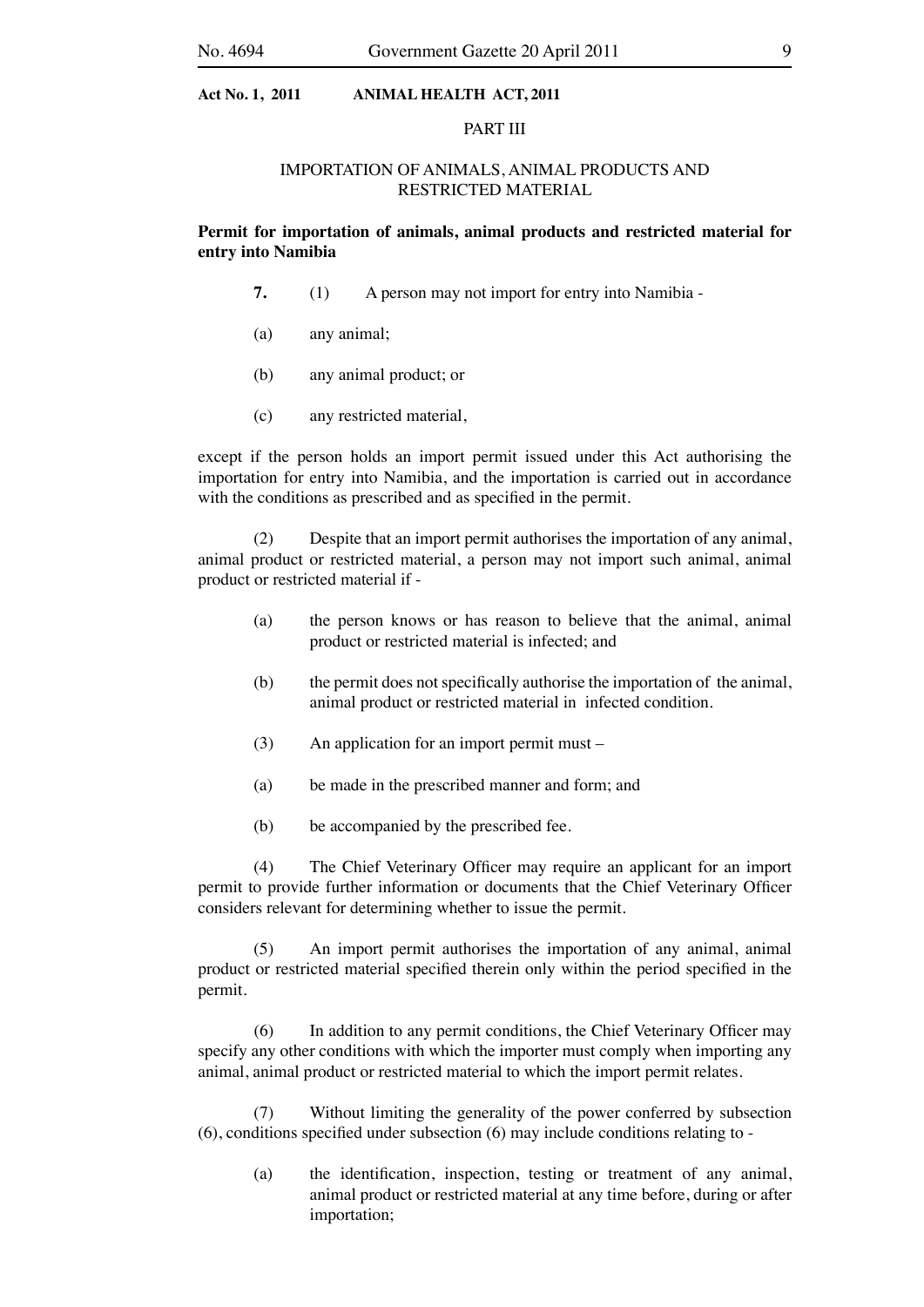- (b) the isolation of any animal, animal product or restricted material at any time before, during or after importation;
- (c) the quarantine of any animal, animal product or restricted material before or after importation;
- (d) the certification of any aspect of the identity, health status, origin or history of any animal, animal product or restricted material to be imported.

 (8) Any animal, animal product or restricted material in respect of which an import permit has been issued –

- (a) may not be brought into Namibia at a place other than the place of entry specified in the permit;
- (b) must be made available to a veterinary official at the place of entry for the purpose of inspection or carrying out any function under this Act or the requirement of a condition to which the permit is subject; and
- (c) may not be removed from the place of entry without the consent in writing of a veterinary official or contrary to any condition to which the permit is subject.

 (9) Any imported animal, animal product or restricted material which, in terms of this Act or a condition to which the import permit is subject, is required to be removed for the purpose of being -

- (a) tested or treated; or
- (b) kept in isolation,

must be removed at the owner's expense by or under the supervision of a veterinary official to a place designated by the veterinary official for that purpose.

 (10) A person may not remove any animal, animal product or restricted material from a place referred to in subsection (9) without the written authority of a veterinary official or contrary to any condition imposed by the veterinary official in granting the authority.

 $(11)$  A person who contravenes or fails to comply with any provision of subsection  $(1)$ ,  $(2)$ ,  $(8)$  or  $(10)$  commits an offence and is liable to a fine not exceeding N\$1 000 000 or to imprisonment for a term not exceeding 20 years or to both such fine and such imprisonment.

## **Permit for importation of animals, animal products and restricted material for conveyance in transit through Namibia**

**8.** (1) A person may not import for conveyance in transit through Namibia to another country –

 (a) any animal;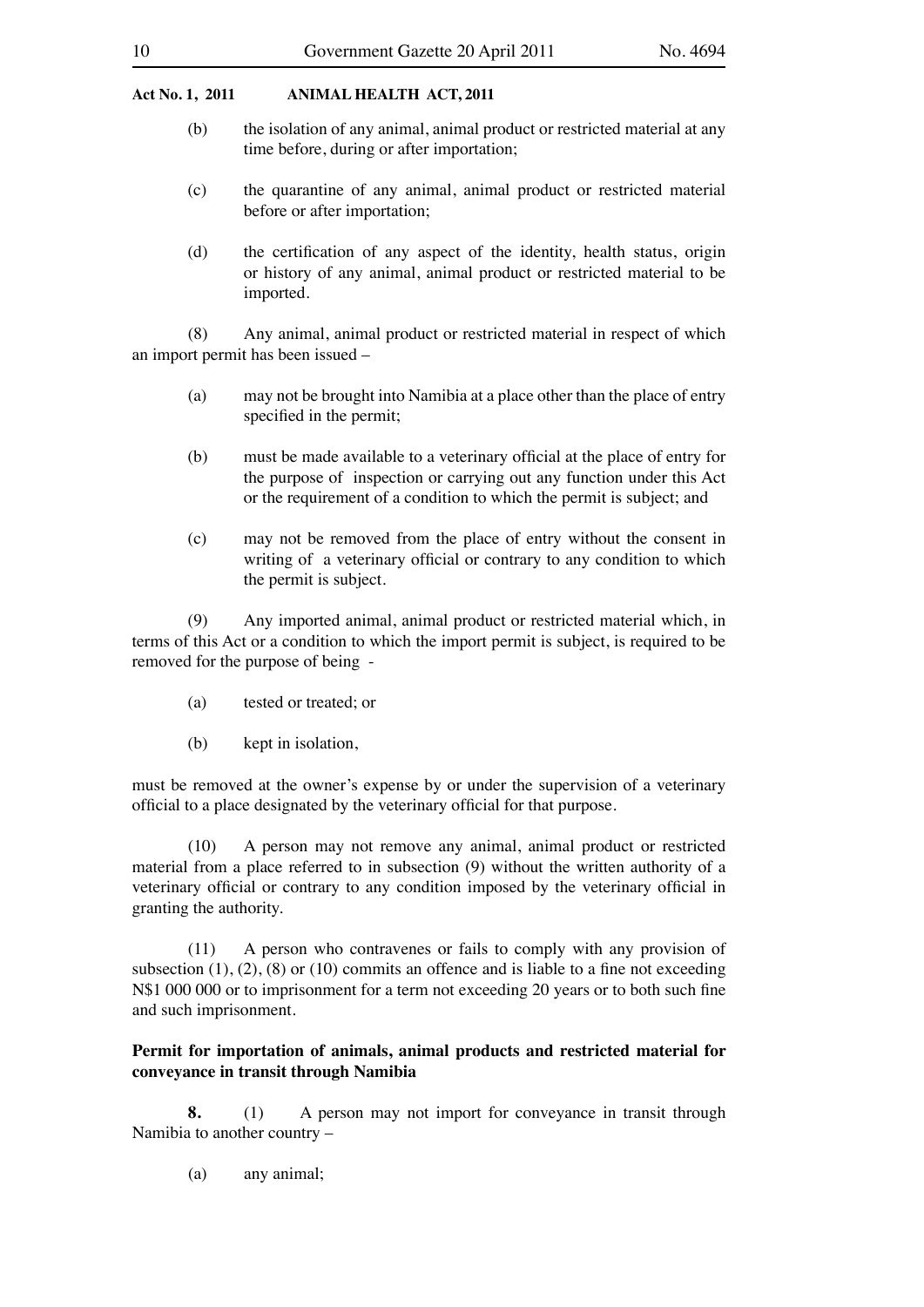- (b) any animal product; or
- (c) any restricted material,

except if the person holds an import and transit permit issued under this Act authorising the importation and conveyance in transit, and the importation and conveyance through Namibia are carried out in accordance with the conditions as prescribed or as specified in the permit.

 (2) Despite that an import and transit permit authorises the importation of any animal, animal product or restricted material for transit through Namibia, a person may not import such animal, animal product or restricted material if -

- (a) the person knows or has reason to believe that the animal, animal product or restricted material is infected; and
- (b) the permit does not specifically authorise the importation and conveyance in transit of the animal, animal product or restricted material in infected condition.
- (3) An application for an import and transit permit must -
- (a) be made in the prescribed manner and form; and
- (b) be accompanied by the prescribed fee.

 (4) The Chief Veterinary Officer may require an applicant for an import and transit permit to provide further information or documents that the Chief Veterinary Officer considers relevant for determining whether to issue the permit.

(5) An import and transit permit authorises the importation and conveyance through Namibia of any animal, animal product or restricted material specified therein only within the period and to another country specified in the permit.

 $(6)$  In addition to any permit conditions, the Chief Veterinary Officer may specify other conditions to be complied with by the importer or other person in charge of the animal, animal product or restricted to which the permit relates before or during the importation and conveyance in transit.

 $(7)$  A person who contravenes subsection  $(1)$  or a permit condition specified under subsection (6) commits an offence and is liable to a fine not exceeding N\$1 000 000 or to imprisonment for a term not exceeding 20 years, or to both such fine and such imprisonment.

## **Notice to be given and health certificate obtained before import**

**9.** A person who proposes to import any animal, animal product or restricted material for entry into Namibia or for conveyance in transit through Namibia must –

 (a) give prior notice in the prescribed manner to the Chief Veterinary Officer of the importation arrangements; and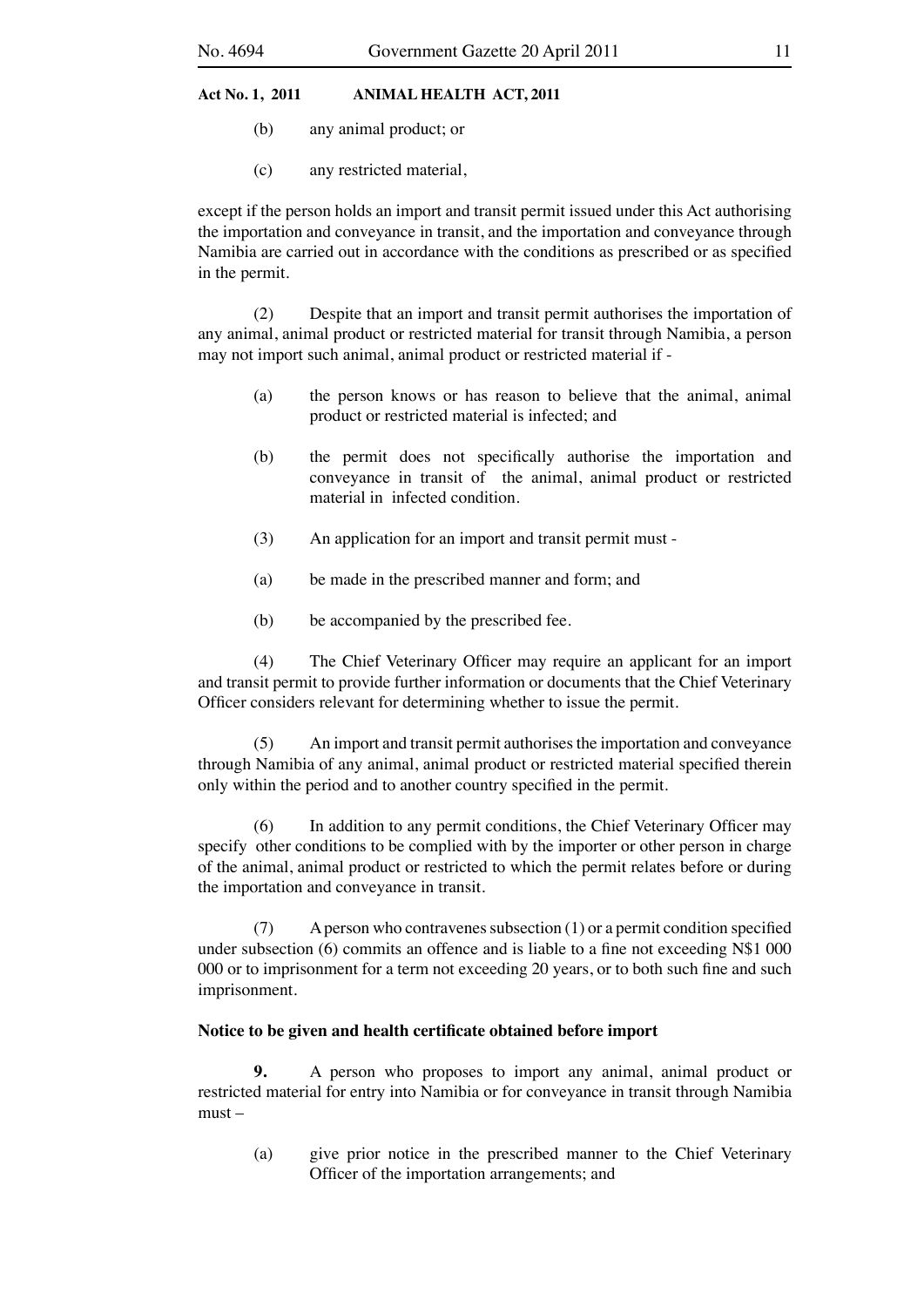(b) before the animal, animal product or restricted material enters Namibia, obtain a health certificate from a competent authority of the country from where it is exported.

## **Animal, animal product or restricted material imported contrary to Act or presenting risk**

**10.** (1) If a veterinary official knows or has reason to suspect that any animal, animal product or restricted article is being imported or proposed to be imported contrary to this Act or a condition of a permit, the veterinary official may direct that the animal, animal product or restricted material -

- (a) may not be brought into Namibia; or
- (b) if it has entered Namibia, may not be removed from the place of entry,

except with the written authority of the veterinary official and in accordance with conditions imposed by the veterinary official in granting the authority.

 (2) If it is ascertained or suspected on reasonable grounds that any imported animal, animal product or restricted material is infected or poses a health risk, a veterinary official may direct the importer or other person in charge of the animal, animal product or restricted material to destroy or dispose of the animal, animal product or restricted material in the manner and within the period determined by the veterinary official, at the expense of the importer or that person.

 (3) If the direction of a veterinary official under subsection (2) is not carried out, the veterinary official may cause any action to be taken for the destruction or disposal of the animal and the expense connected with that action may be recovered from the importer as a debt owing to the State.

 (4) Neither the State, nor a veterinary official or a person taking any action directed by a veterinary official under subsection (3) is liable for any damage or loss suffered because of the destruction or disposal of any animal, animal product or restricted material.

#### **Border security in emergency**

**11.** (1) If the Chief Veterinary Officer, or any other veterinary official, reasonably suspects that there is an immediate risk of a disease being introduced into or further spread in Namibia from another country, the Chief Veterinary Officer, or any other veterinary official acting with the consent of the Chief Veterinary Officer, may issue an emergency restriction notice that prohibits, either absolutely or subject to compliance with conditions specified in the notice, the importation or entry into Namibia from that country of -

- (a) animals, animal products or restricted material, either of any description or of a class specified in the notice; and
- (b) vehicles of a type usually used for the transportation of animals, animal products or restricted material as specified in the notice.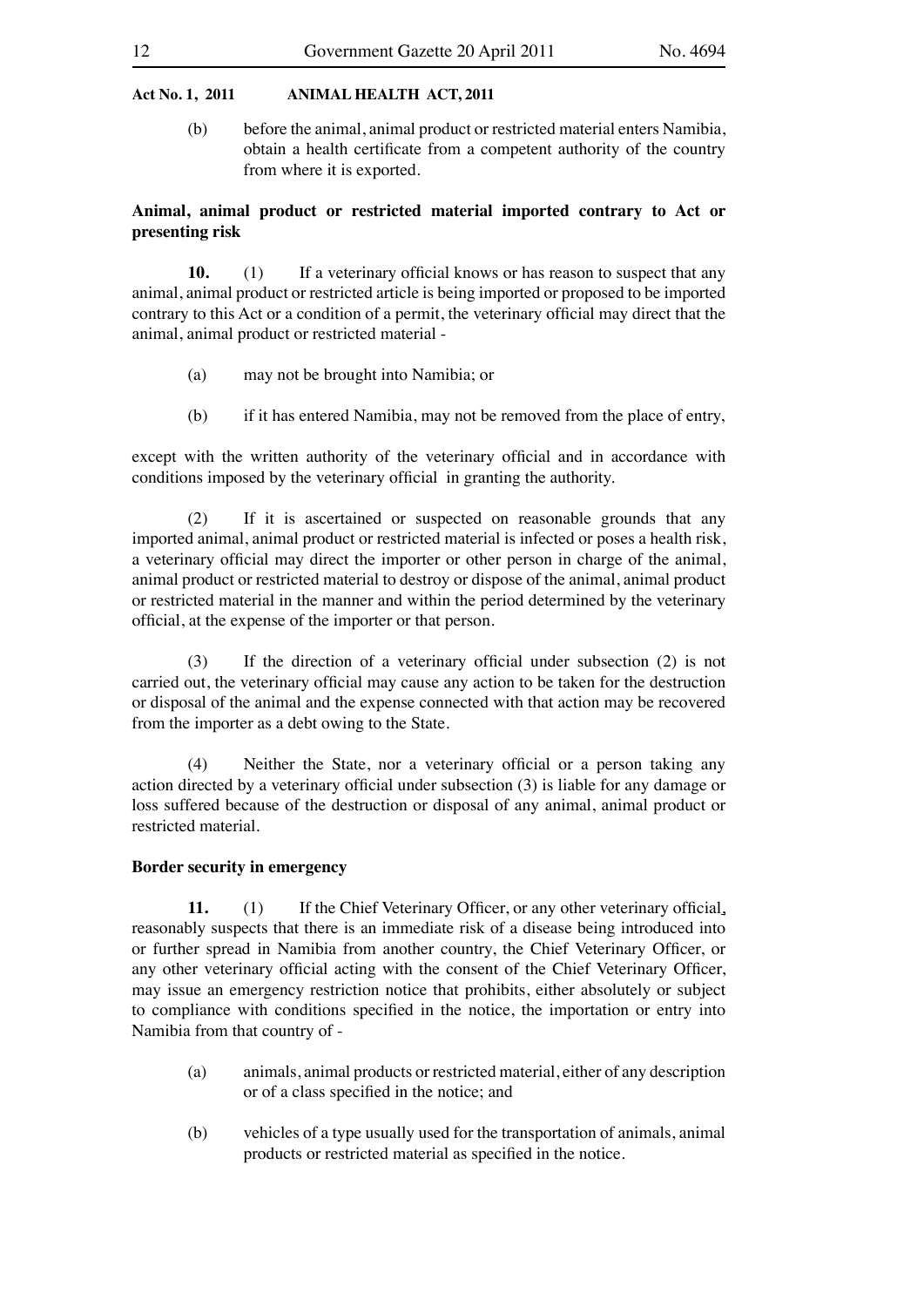(2) Without limiting the generality of the powers conferred by subsection  $(1)$ , a notice may –

- (a) prohibit or restrict the importation or entry of any description of animals, animal products, restricted material or vehicles except at places specified in the notice; and
- (b) specify tests or treatment to be applied to any description of animals, animal products, restricted material or vehicles upon entry into Namibia.

(3) An emergency restriction notice takes effect on the date it is issued by the Chief Veterinary Officer or other veterinary official and must be published in the *Gazette* as soon as practicable after it has been issued.

 (4) A person who contravenes, or fails to comply with, any provision of an emergency restriction notice commits an offence and is liable to a fine not exceeding N\$1 000 000 or to imprisonment for a term not exceeding 20 years, or to both such fine and such imprisonment.

#### **Quarantine stations**

**12.** (1) The Chief Veterinary Officer, with the approval of the Minister, may establish at any place in Namibia on land owned or controlled by the State a quarantine station where facilities are provided for –

- (a) the detention or isolation of imported animals, animal products and restricted material that are required in terms of this Act to be detained or isolated;
- (b) the inspection, examination, testing, observation, disinfection, destruction or disposal of animals, animal products, restricted material, the carrying out of other procedures, the rendering of services in relation to animals, animal products, restricted material for preventing the introduction or spread of disease in animals.
- (2) The Chief Veterinary Officer may –
- (a) establish rules for the management and use of facilities at a quarantine station;
- (b) levy fees and charges as prescribed for the keeping and care of animals, animal products or restricted material and for procedures carried out or services rendered in relation to animals, animal products or restricted material at a quarantine station.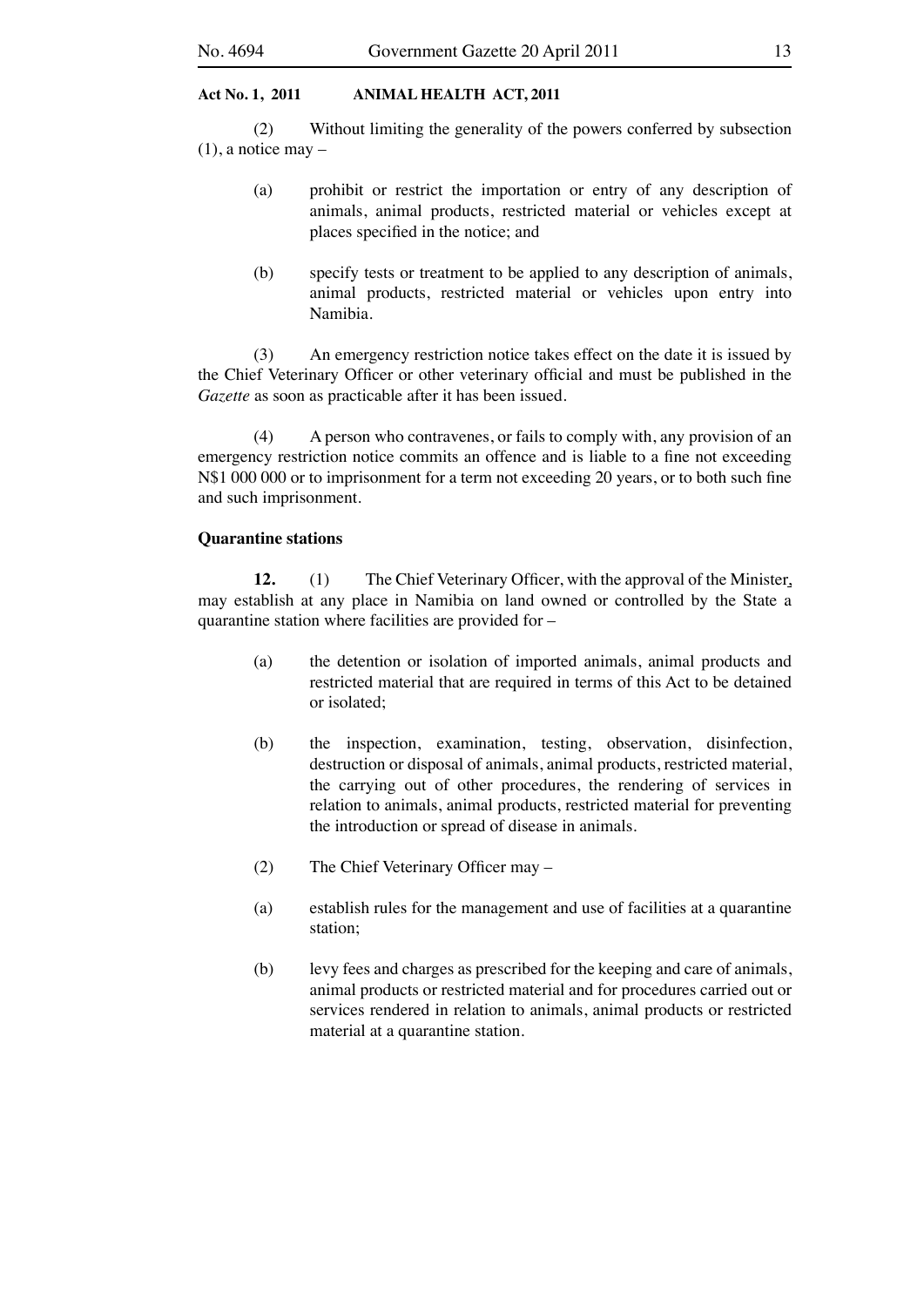## PART VI

## EXPORT OF ANIMALS, ANIMAL PRODUCTS AND RESTRICTED MATERIAL

## **Health certificate required for exportation of animals, animal products and restricted material**

**13.** (1) Subject to subsection (4), a person may not export any animal, animal product or restricted material from Namibia except if the person has obtained a health certificate from the Chief Veterinary Officer.

 $(2)$  A certificate referred to in subsection  $(1)$ , must contain specific information required by the competent authority in the country of import with regard to –

- (a) the health status of the animal, animal product or restricted material to be exported;
- (b) the occurrence or non-occurrence of particular animal diseases in Namibia and the area of origin of the animal, animal product or restricted material; and
- (c) any other information required by that competent authority.
- $(3)$  An application for a health certificate must –
- (a) be made to the Chief Veterinary Officer in the prescribed manner and form; and
- (b) be accompanied by a document issued by the competent authority of the importing country authorizing the importation.

 (4) The Chief Veterinary Officer may require an applicant for a health certificate to provide further information or documents that the Chief Veterinary Officer considers relevant for the purposes of the application.

 (5) If, upon examination of the animal, animal product or restricted material to be exported, the Chief Veterinary Officer, with due regard to the requirements of the importing country –

- (a) is satisfied that the conditions for issuing a health certificate have been met, he or she must issue the health certificate to the applicant upon payment of the prescribed fee;
- (b) is not satisfied that the animal, animal product or restricted material to be exported is free of any risk for the exportation and spreading of disease or does not otherwise comply with any requirement of this Act, he or she must refuse the health certificate.

 (6) If the Chief Veterinary Officer refuses to issue a health certificate, he or she may give directions to the owner of the animal, animal product or restricted material in relation to the action to be taken by the owner, at his or her own expense for –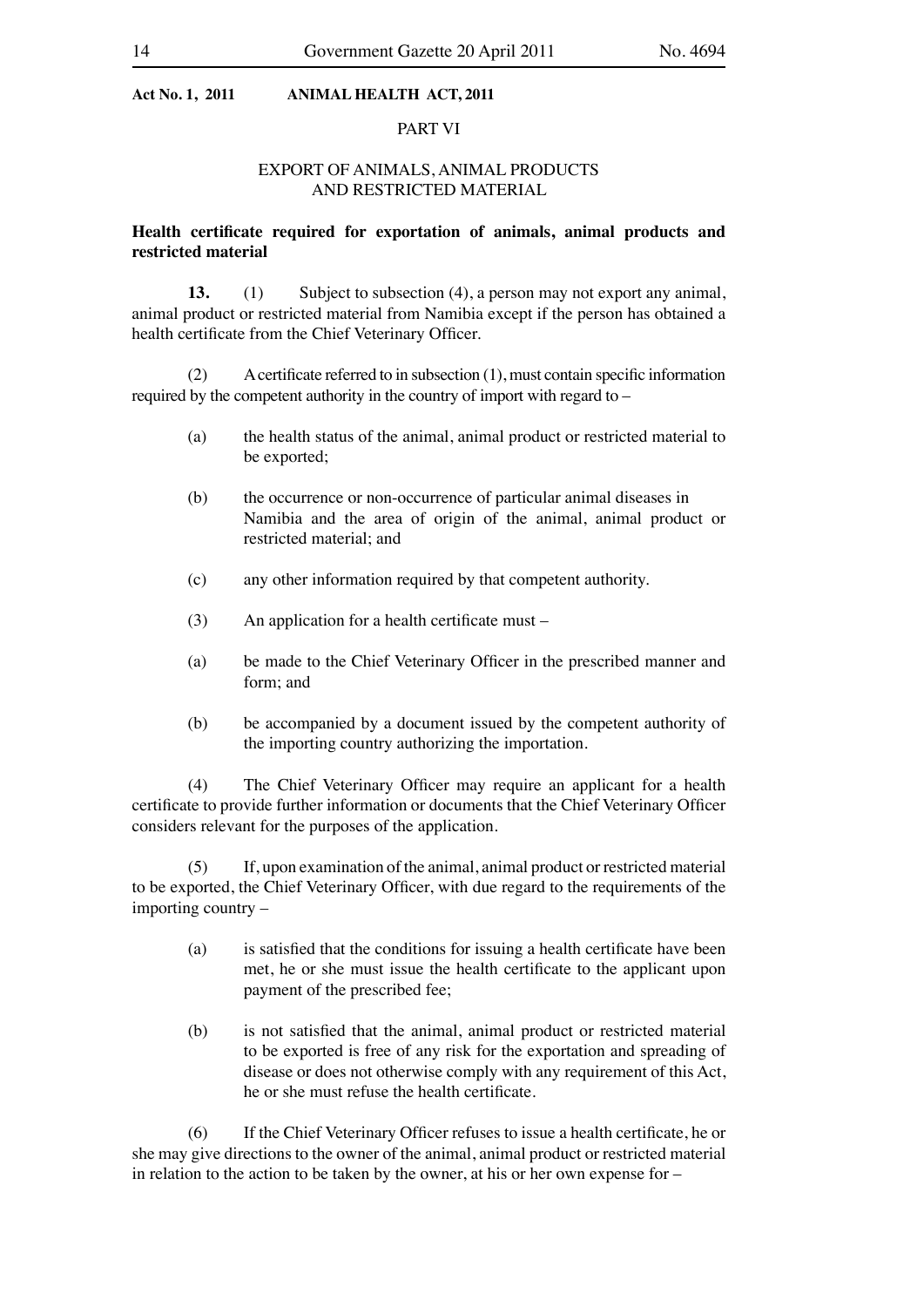- (a) the appropriate treatment of the animal, animal product or restricted material in order to remove the risk; or
- (b) the destruction or disposal otherwise of the animal, animal product or restricted material.

 (7) Subsection (1) does not apply to the exportation of any animal, animal product or restricted material to a country in respect of which the competent authority in that country does not require a certificate referred to in that subsection if the exporter provides the Chief Veterinary Officer with written proof thereof.

 $(8)$  A person who contravenes subsection  $(1)$  commits an offence and is liable to a fine not exceeding N\$1 000 000 or to imprisonment for a term not exceeding 20 years, or to both such fine and such imprisonment.

## **Export in contravention of Act**

**14.** (1) If a veterinary official has reason to suspect that a person intends to export, or cause to be exported, any animal, animal product or restricted material in contravention of section 14, the veterinary official may by notice in writing -

- (a) direct the person to cease with any action for the exportation of that animal, animal product or restricted material; and
- (b) require the person immediately to cause the animal, animal product or restricted material to be removed to and detained at a place specified in the notice and to take other action in relation to it as may be so specified.

 $(2)$  If a notice under subsection  $(1)$  is not complied with, the veterinary official may seize or cause to be seized any animal, animal product or restricted material to which the notice relates and arrange for the requirements of the notice to be complied with.

(3) A person who fails to comply with a direction or requirement of a notice given under subsection (1) commits an offence and is liable to a fine not exceeding N\$100 000 or to imprisonment for a term not exceeding 5 years, or to both such fine and such imprisonment.

### PART V DISEASE PREVENTION AND CONTROL

#### **Duties on discovery of incidence of animal disease**

**15.** (1) An owner of an animal who knows or has reason to suspect that the animal is infected with a disease must –

- (a) take all reasonable steps
	- (i) to isolate the infected animal:
	- (ii) to prevent the spread of the disease; and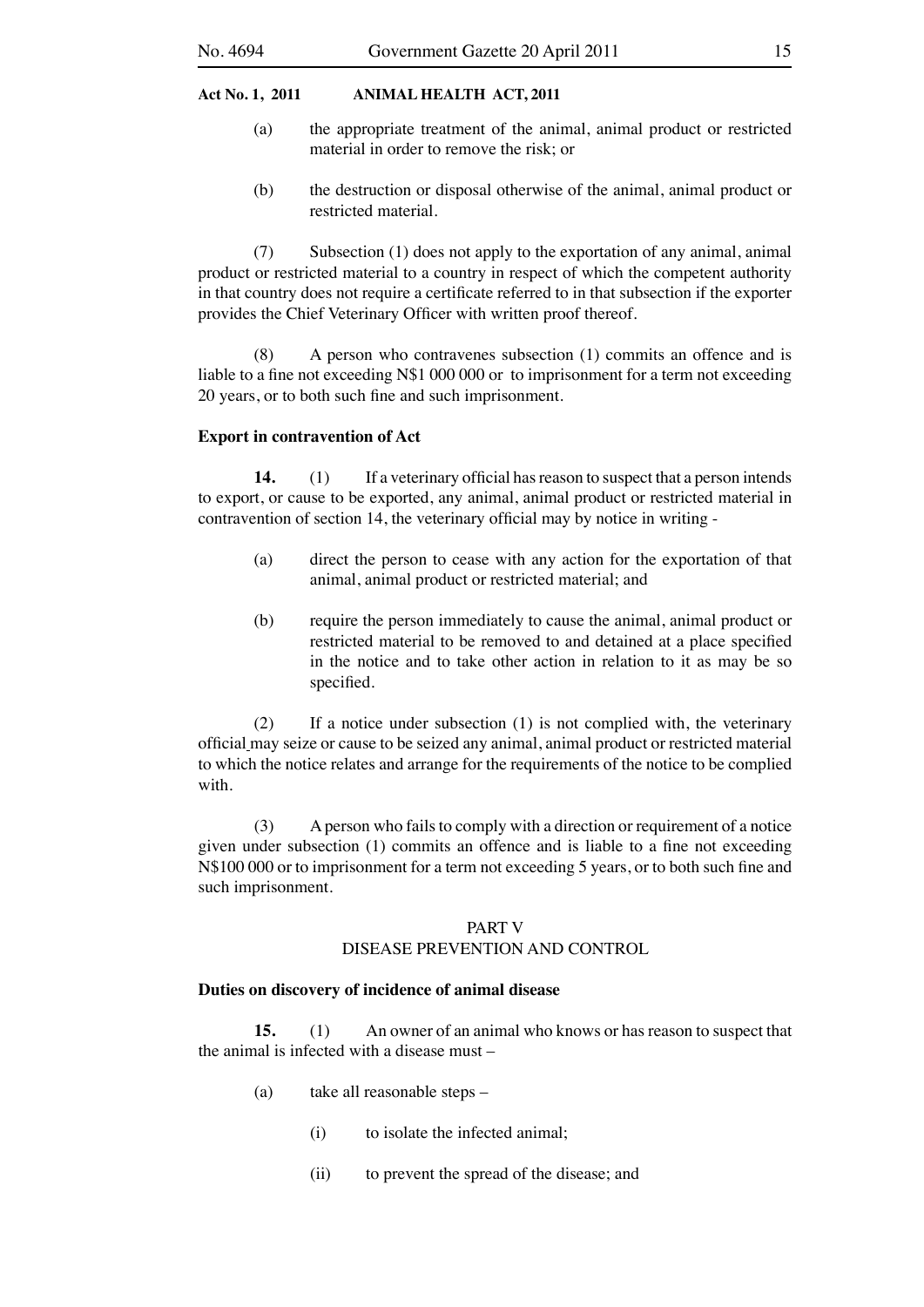- (iii) to ensure that the infected animal is subjected to appropriate treatment; and
- (b) if the owner knows or has reason to suspect that the animal is infected with a notifiable disease, immediately notify a veterinary official of that incidence or suspected incidence.

 (2) Any veterinarian who has reason to suspect that an animal is infected with a notifiable disease must immediately notify a veterinary official of the facts of that incidence or suspected incidence.

 (3) A person who becomes aware of the presence of a disease which the person knows or on reasonable grounds believes is not at the time known to occur in Namibia, must immediately notify a veterinary official of the presence of the disease.

 (4) An owner of animals who knows or has reason to believe that an unknown disease is causing an unusual level or manifestation of disease or number of deaths amongst those animals, or a particular group, must –

- (a) engage a veterinarian to investigate the disease and its cause; or
- (b) notify a veterinary official of the occurrence of the disease or deaths,

and isolate those animals or the group of animals.

 (5) If, after due investigation, a veterinarian knows or has reason to believe a disease to be an unknown disease is present, must immediately notify the Chief Veterinary Officer of the facts in the quickest manner practicable.

 $(6)$  A person who contravenes, or fails to comply with, any of the provisions of this section commits an offence and is liable to a fine not exceeding N\$100 000 or to imprisonment for a term not exceeding five years, or to both such fine and such imprisonment.

#### **Treatment or disposal of infected animal, animal product or restricted material**

**16.** If a veterinary official knows or has reason to suspect that any animal, animal product or restricted material is infected or has been in contact with an infected animal, the veterinary official may -

- (a) seize the animal, animal product, or restricted material and any thing which may have been in contact therewith and, in his or her opinion, may be infected;
- (b) give directions to the owner of the animal, animal product or restricted material regarding its cleansing, disinfection or treatment otherwise;
- (c) destroy or otherwise dispose of the animal, animal product, restricted material or give directions to the owner in connection with its destruction or disposal otherwise;
- (d) give directions that the animal be quarantined;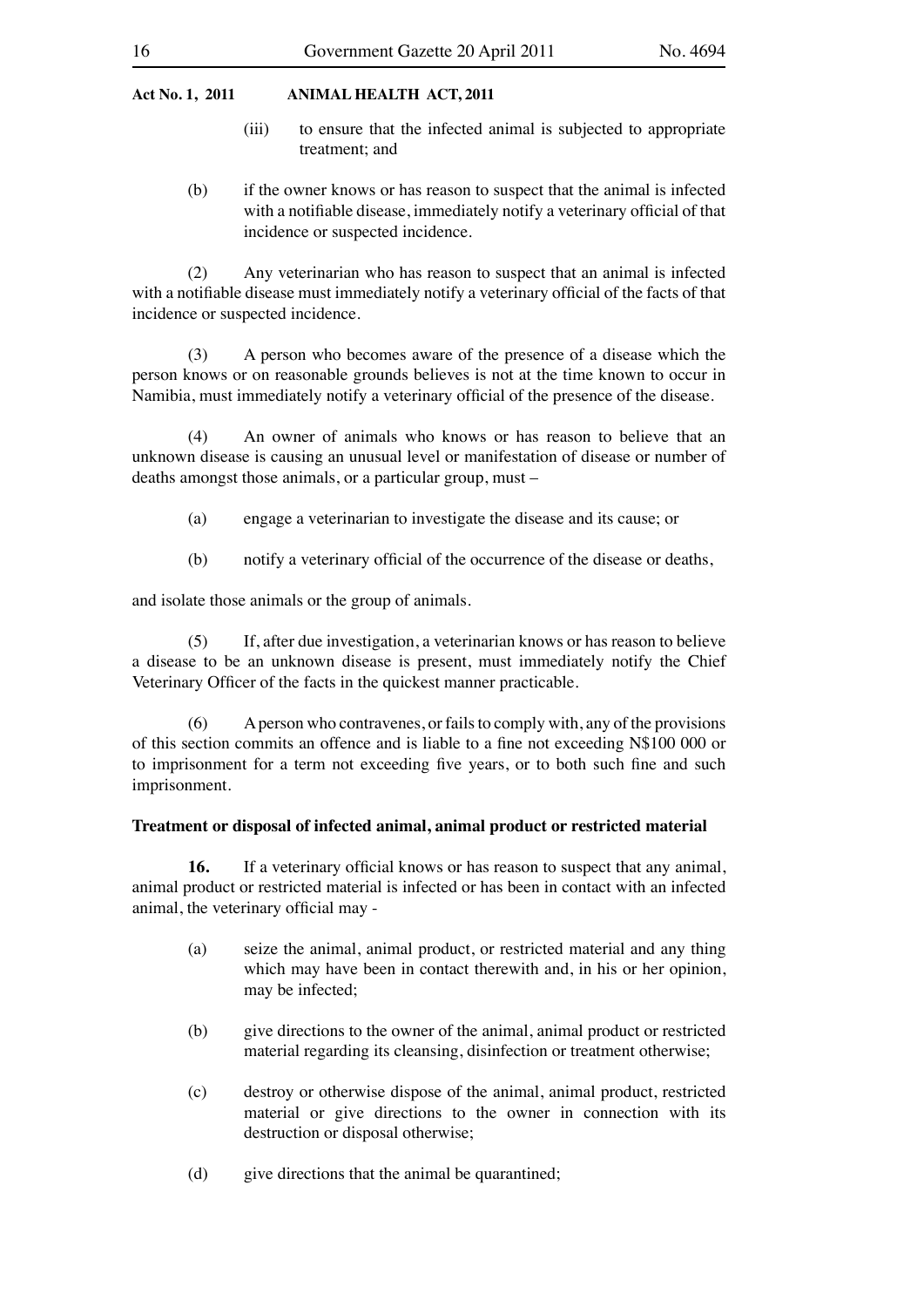(e) order the cleansing, disinfection or destruction of any premises, conveyance or things that may have become contaminated by the disease.

#### **Declaration of infected place**

**17.** (1) A veterinary official may in writing declare a place or conveyance to be an infected place if the veterinary official knows or reasonably suspects that a disease is present in that place or conveyance and considers it necessary to make the declaration for the purpose of controlling the disease.

- (2) A declaration of an infected place or conveyance -
- (a) takes effect when it is served on the owner of the place or conveyance;
- (b) may be amended in writing; and
- (c) remains in force for the period specified or, if no period is specified, until it is revoked in writing by a veterinary official.

(3) A declaration of an infected place, or an amendment or the revocation, must be served on the owner of the place or conveyance in the prescribed manner.

 (4) A declaration of an infected place may specify prohibitions, restrictions or requirements which the veterinary official considers necessary or expedient to impose for the control of a disease in the infected place, which may relate to -

- (a) the entry to or movement within or out of an infected place of persons or a specified class of persons or conveyances or a specified type of conveyance;
- (b) the introduction into, movement within or removal from an infected place of any animal, animal product or other thing specified in the declaration.
- (5) A person who contravenes or fails to comply with -
- (a) any prohibition, restriction or requirement of a declaration of an infected place without a written permission issued in accordance with that declaration; or
- (b) any conditions specified in permission,

commits an offence and is liable to a fine not exceeding N\$100 000 or a term of imprisonment not exceeding five years, or to both such fine and such imprisonment.

#### **Declaration of quarantine area**

**18.** (1) The Minister, on the recommendation of the Chief Veterinary Officer, may declare, by notice in the *Gazette,* any place or area described in the notice to be a quarantine area on account of the presence or suspected presence in that place or area of a disease specified in the notice.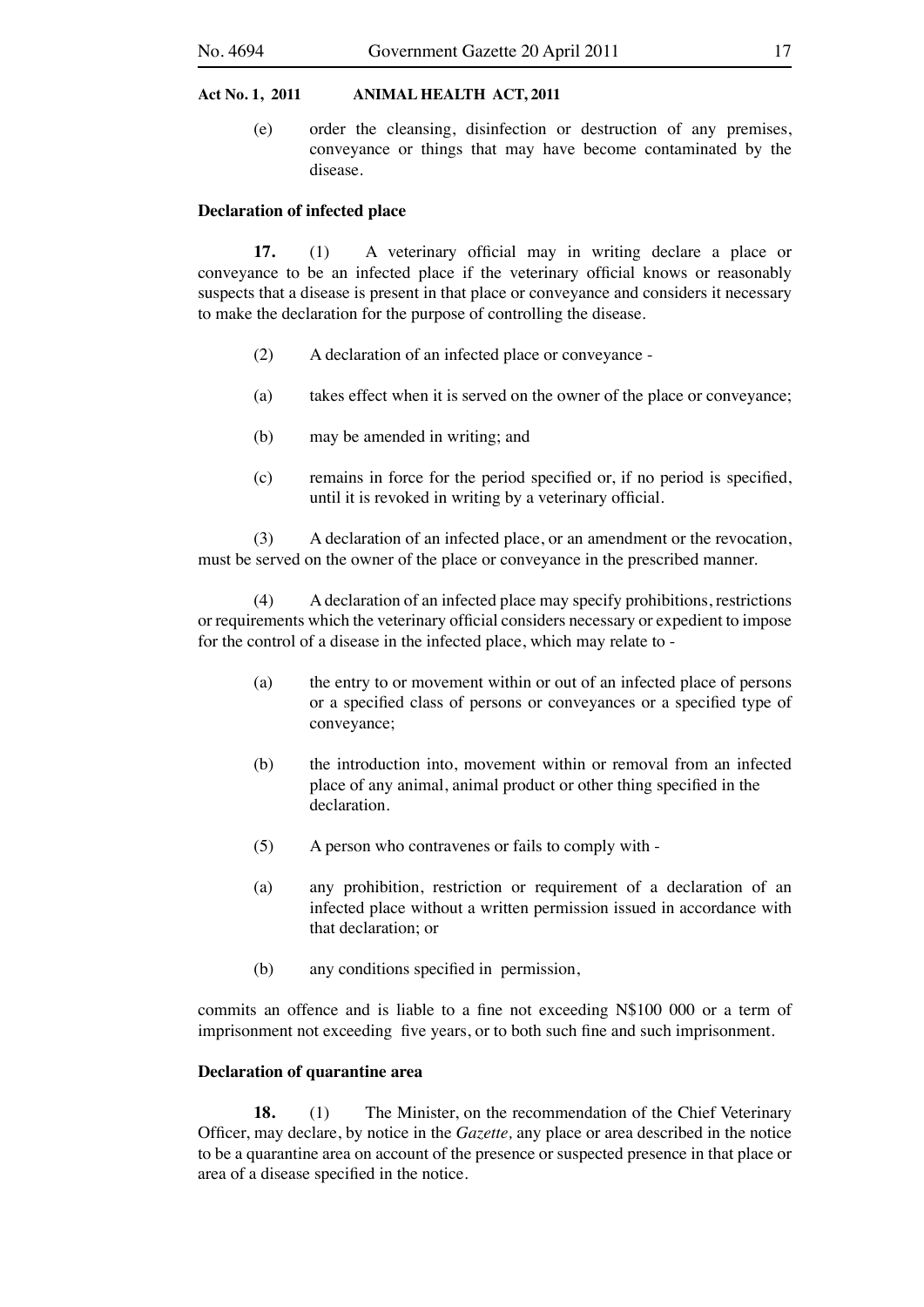(2) A notice under subsection  $(1)$  may declare the objects and nature of the quarantine imposed and may -

- (a) prohibit, either absolutely or subject to compliance with conditions specified in the notice, the introduction into or removal from the quarantine area of any animal or animal product or any thing specified in the notice;
- (b) prohibit or regulate the entry to and movement within or from the quarantine area of conveyances or conveyances of a specified description;
- (c) prohibit or regulate the removal of any animal or animal product or thing specified in the notice from any place within the quarantine area to any other place therein;
- (d) require an owner or occupier of land or any place within the quarantine area to take measures as are imposed in the notice for the purpose of controlling a disease specified in the notice;
- (e) impose measures to be observed by persons when entering or moving from a quarantine area, whether by means of a conveyance or otherwise;
- (f) authorise the closing of any road in or adjacent to the quarantine area or the erecting of fences or gates across any road to regulate or prevent the movement of animals;
- (g) impose any other prohibitions, restrictions or requirements as the Minister considers necessary or expedient for achieving the objects of the quarantine.

(3) The Minister, on the recommendation of the Chief Veterinary Officer, may prescribe rules in relation to –

- (a) the management, maintenance operation and security of a quarantine area; and
- (b) the handling, keeping, examination, testing, vaccination, identification and treatment of any animal or animal product or any thing capable of harbouring or transmitting a disease in the quarantine area.
- (4) A person who contravenes or fails to comply with -
- (a) any prohibition, restriction or requirement of a notice of declaration of a quarantine area without a written permission issued in accordance with that notice; or
- (b) any conditions specified in a permission,

commits an offence and is liable to a fine not exceeding N\$100 000 or a term of imprisonment not exceeding five years, or to both such fine and such imprisonment.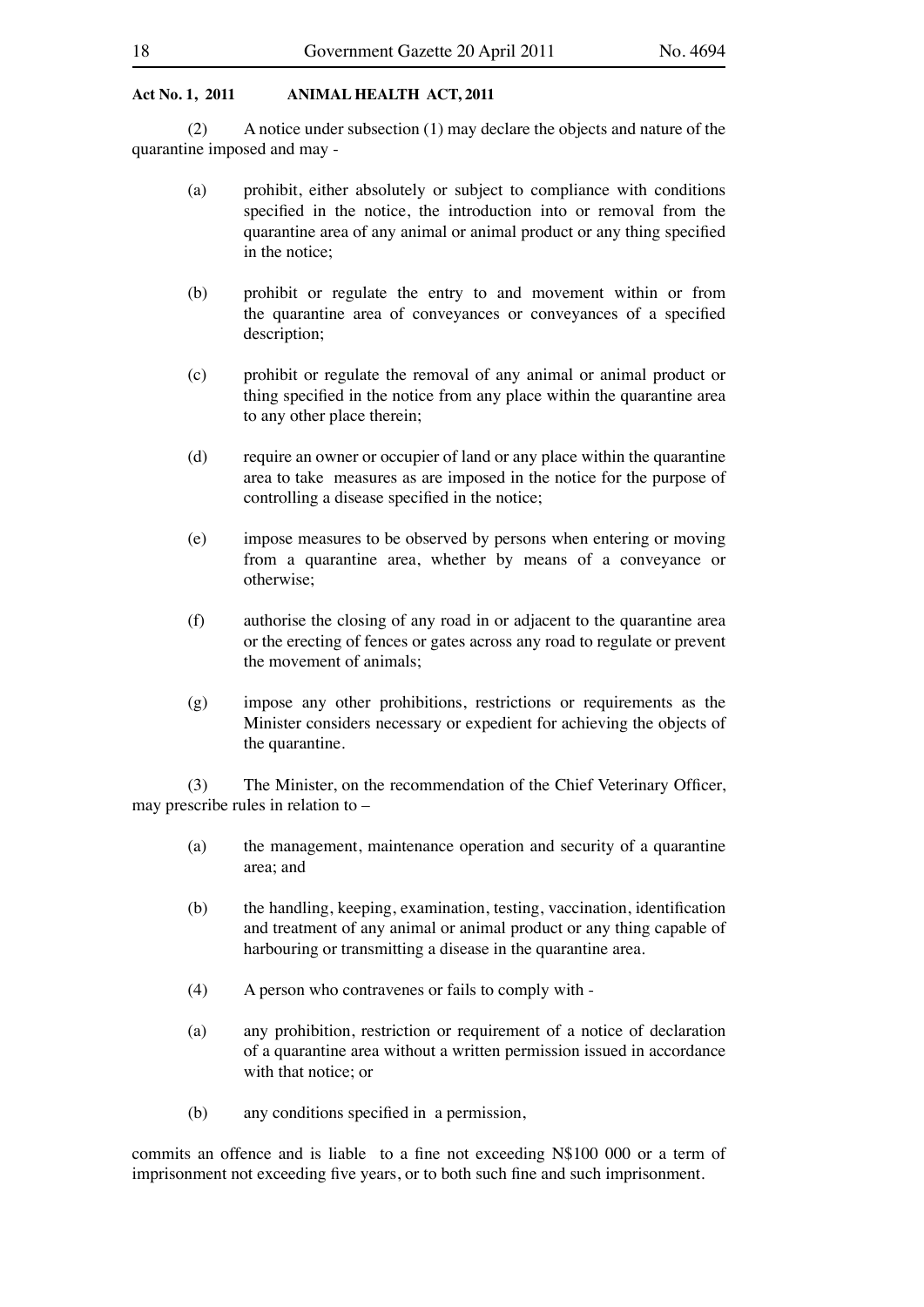#### **Declaration of control area**

**19.** (1) The Minister, on the recommendation of the Chief Veterinary Officer, may declare, by notice in the Gazette, the whole or a specified part of Namibia to be a control area if the Minister considers it necessary to do so for the purpose of controlling a disease present in Namibia or another country, whether the disease is a known disease or an unknown disease.

 (2) A declaration of a control area may, with respect to the whole or a specified part of the control area, prohibit, regulate or control -

- (a) the presence or exposure of specified animals or animal products or classes of animals or animal products at any place where animals or animal products are exposed for sale, exhibition, parade, race meetings or any form of recreation or competition;
- (b) the sale, presence or exposure of specified animals, animal products, classes of animals or animal products, or other things in places where animals or animal products are commonly prepared for human consumption;
- (c) the purposes for which specified animals, animal products, classes of animals or animal products, conveyances or other things may be used;
- (d) the treatment of animals, animal products, classes of animals or animal products, or other things or any other action of a specified kind;
- (e) the keeping, transport or management of specified animals, animal products, classes of animals or animal products, or other things;
- (f) the identification of specified animals, animal products, classes of animals or animal products, conveyances or other things;
- $(g)$  the movement of specified persons, animals, animal products, classes of persons, animals or animal products, conveyances or other things into, within or out of the control area;
- (h) the cleansing or disinfecting of persons, animals, animal products, clothing, conveyances or other things that may enter, remain in, move within or leave the control area.

 (3) A veterinary official may issue a permit authorizing the movement of specified persons, animals, animal products, classes of persons, animals or animal products, conveyances or other things into, within or out of a control area, subject to conditions as may be specified in the permit.

- (4) A person who contravenes or fails to comply with -
- (a) any prohibition, restriction or requirement of a notice under subsection (1), except as authorised by a permit issued under subsection (3); or
- (b) any condition specified in a permit under subsection  $(3)$ ,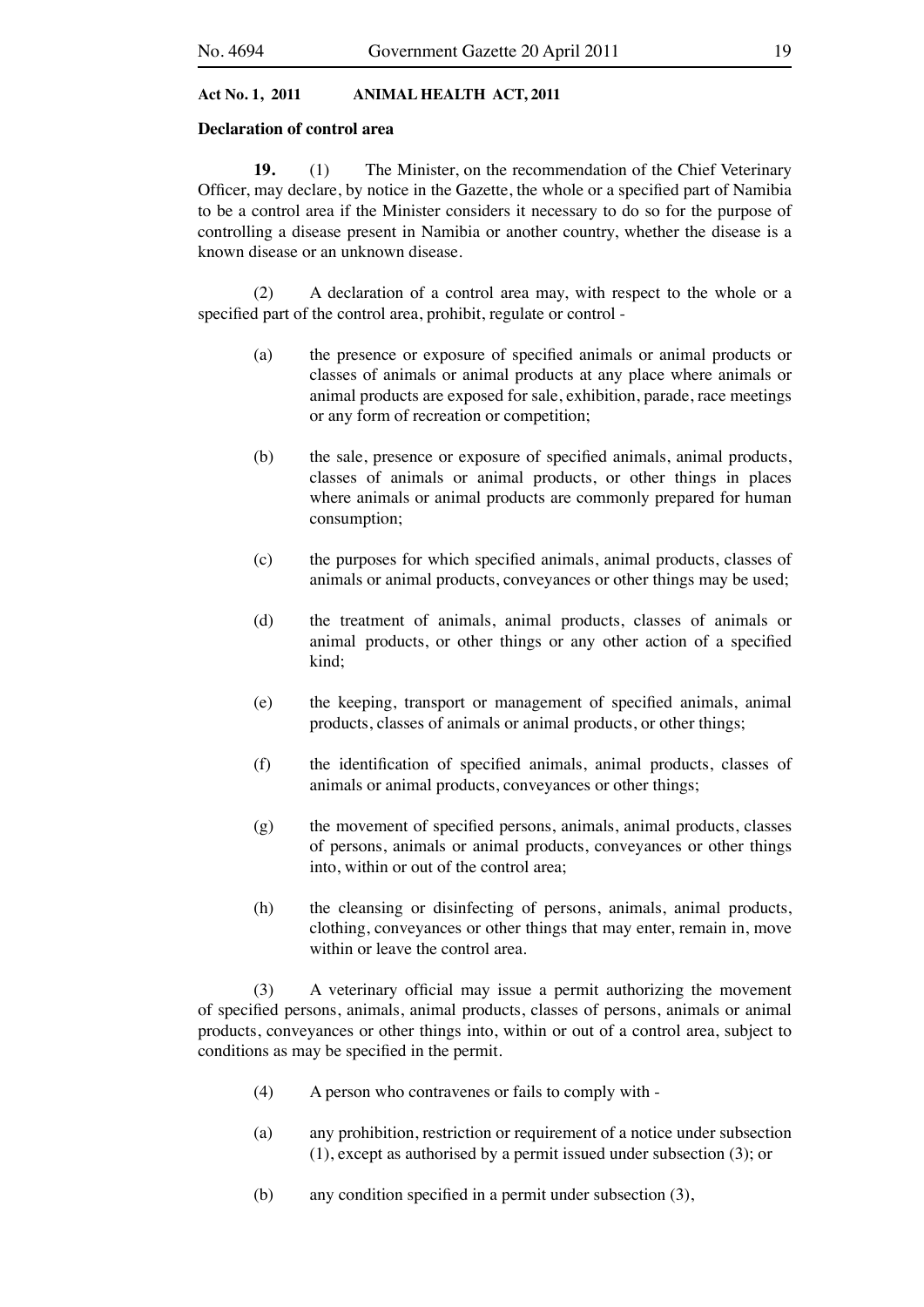commits an offence and is liable to a fine not exceeding N\$100 000 or a term of imprisonment not exceeding five years, or to both such fine and such imprisonment.

#### **Declaration of protected area**

**20.** (1) The Minister, on the recommendation of the Chief Veterinary Officer, may declare, by notice in the Gazette, an area of Namibia to be a protected area if the Minister considers it prudent to do so for the purpose of preventing the introduction into, or the spread in, that area of a disease.

- (2) A declaration of a protected area may specify -
- (a) any classes of animals, animal products, conveyances or other things
	- (i) that may not be brought or moved, or permitted to be brought or moved, into a protected area; or
	- (ii) that may only be brought or moved into a protected area if conditions specified in the declaration are complied with; and
- (b) any conditions with which every person or a class of persons must comply before or when entering the protected area.

 (3) A veterinary official may issue a permit authorising the movement into a protected area of any animal or animal product, or any class of animal, animal product, conveyance or other thing, subject to conditions as may be specified in the permit.

- (4) A person who contravenes or fails to comply with -
- (a) any prohibition, restriction or requirement specified in a declaration of a protected area, except as authorised by a permit issued under subsection (3); or
- (b) any condition specified in a permit under subsection (3),

commits an offence and is liable to a fine not exceeding N\$100 000 or to imprisonment for a term not exceeding five years, or to both such fine and such imprisonment.

## **Fences**

**21.** (1) The Chief Veterinary Officer may cause a fence, with gates, grids or other passages, to be constructed -

- (a) on any land situated along the international boundaries of Namibia to prevent the straying of animals into or out of Namibia;
- (b) along the boundaries of any game park or private game reserve established by or under the laws relating to nature conservation to prevent the movement of animals into or out of park or reserve;
- (c) along, on or across public or private roads, or along the boundaries of, or on or across any land for the purpose of controlling animal disease,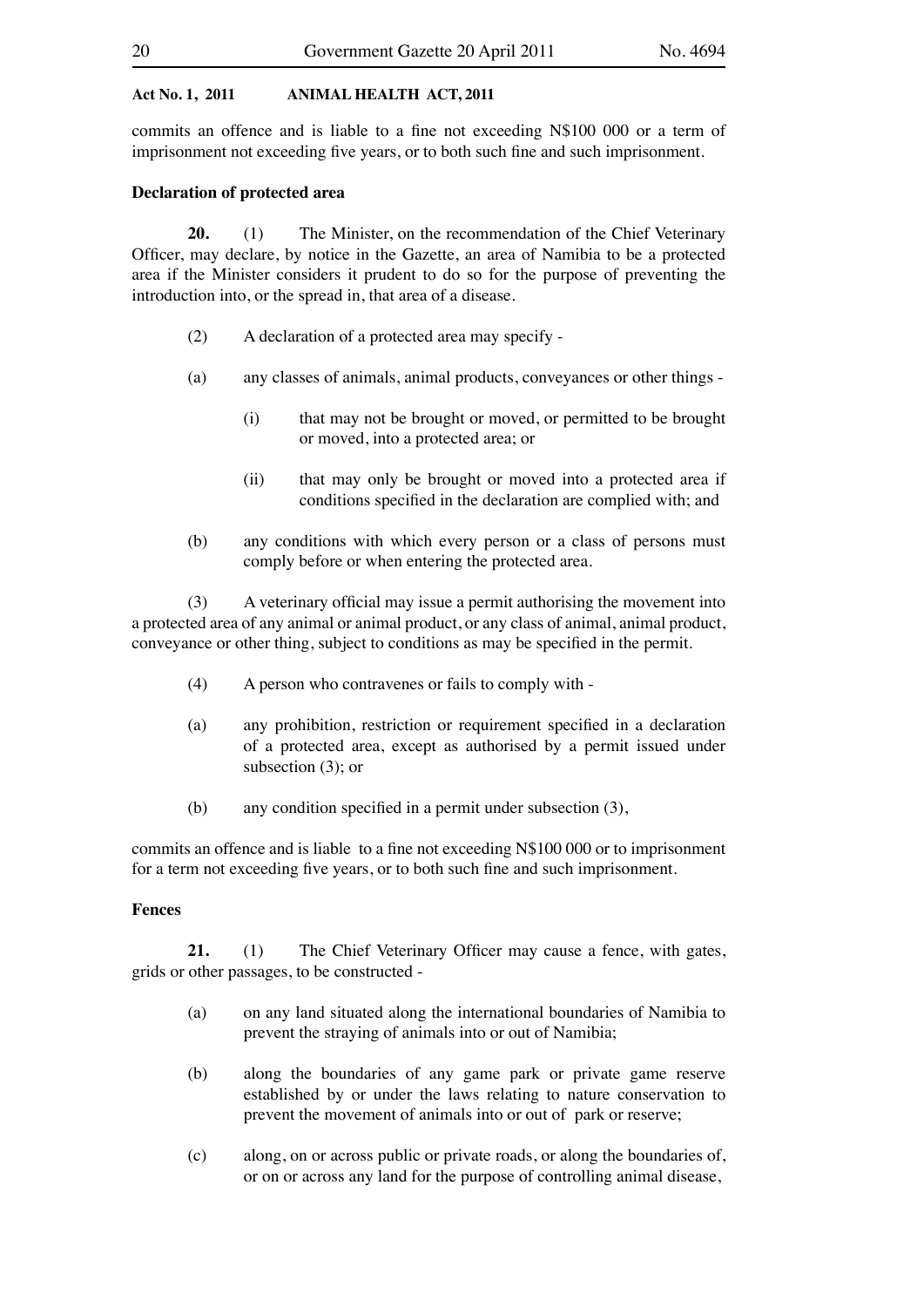and may cause any road, including any bridge, causeway, culvert or drift, to be constructed over any land as may be reasonably required for purposes of access for erecting, inspecting and maintaining fence.

 (2) The Chief Veterinary Officer must notify, in the prescribed manner, the owner or occupier of the land in question of the intention to exercise any power under subsection  $(1)$ .

 (3) A veterinary official may enter upon any land with persons, conveyances, tents, materials, tools or other things as may reasonably be required for carrying out work referred to in subsection (1), and may -

- (a) temporarily remain on the land for a reasonable period for that purpose;
- (b) subject to subsection (4), dig out and remove any sand, soil, clay, gravel or stone and use any water, wood or other material on the land reasonably required for that purpose; and
- (c) remove any vegetation.

(4) If material is removed or used in accordance with subsection  $(3)(b)$ , the owner of the land concerned is entitled to reasonable compensation in respect thereof, in the amount as agreed upon between the owner and the Chief Veterinary Officer or, failing agreement, as determined by the Chief Veterinary Officer.

- (5) The Chief Veterinary Officer –
- (a) must maintain any fence erected and any gate, grid and other passage installed in terms of subsection (1); and
- (b) may from time to time effect alterations or replacements thereto as may be considered necessary.
- (6) A person may not, without the written authority of the Chief Veterinary Officer –
	- (a) remove, alter or impair the efficacy of any fence or of any gate, grid or passage erected or installed under subsection (1);
	- (b) alter, obstruct or damage any road or associated work constructed under that subsection.

 (7) A person who contravenes subsection (6) commits an offence and is liable, on to a fine not exceeding N\$100 000 or to imprisonment for a term not exceeding five years, or to both such fine and such imprisonment.

### **Straying animals**

22. (1) An owner or occupier of any land who finds an animal that has strayed onto the land must -

 (a) isolate that animal; and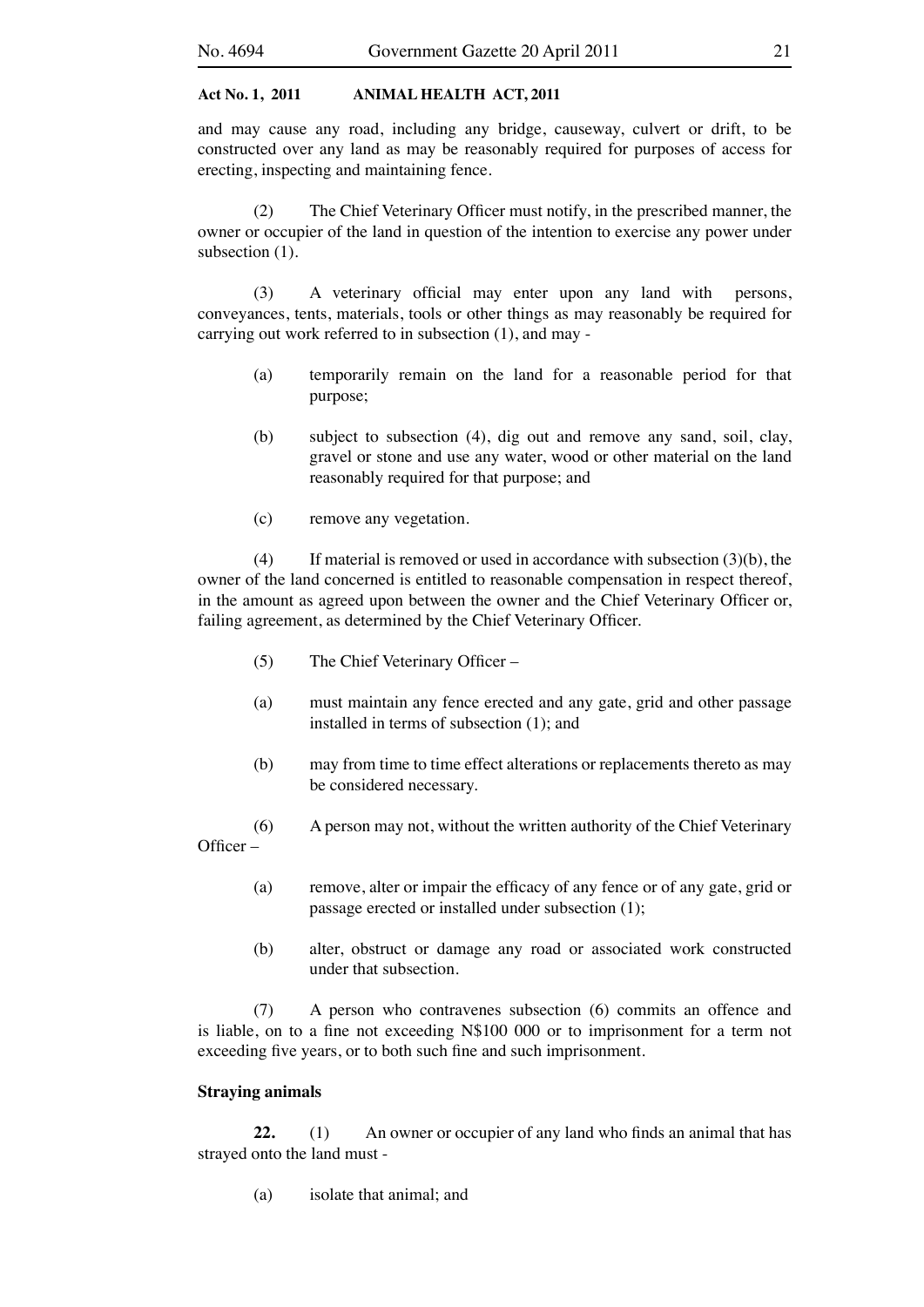#### 22 Government Gazette 20 April 2011 No. 4694

#### **Act No. 1, 2011 ANIMAL HEALTH ACT, 2011**

- (b*)* forthwith report the presence of the animal to a veterinary official in the prescribed manner.
- (2) A veterinary official -
- (a) may seize a stray animal reported to, or found by, the veterinary official and cause it to be detained in a manner that the veterinary official considers appropriate; and
- (b) must give written notice of the seizure to the owner of the animal if the identity and whereabouts of that owner are known to the veterinary official.
- (3) The notice to the owner of a stray animal must state that the animal  $-$
- (a) must be claimed within 7 days after the notice is given; and
- (b) if not claimed within 7 days may be disposed of in the prescribed manner.

 (4) If a person claims the seized animal, the veterinary official may release the animal to the person only if the person –

- (a) satisfies the veterinary official that he or she is entitled to the possession of the animal; and
- (b) pays the prescribed fees and any reasonable expenses incurred in connection with the seizure, removal and detention of the animal.

 (5) The Chief Veterinary Officer may cause the seized animal to be destroyed or otherwise disposed of in the prescribed manner for the benefit of the State  $if -$ 

- (a) the identity of the owner of the animal cannot be ascertained;
- (b) the whereabouts of the owner cannot be established after reasonable enquiry; or
- (c) the owner fails to claim the animal within 7 days after having been given notice of the seizure of the animal.

 (6) Despite this section, the Chief Veterinary Officer may cause any stray animalseized to be destroyed at any time, in a way the Chief Veterinary Officer considers appropriate, if the animal is infected and the Chief Veterinary Officer considers the destruction of the animal necessary to prevent the spread of disease.

 (7) Compensation is not payable for an animal destroyed under subsection (5) or (6).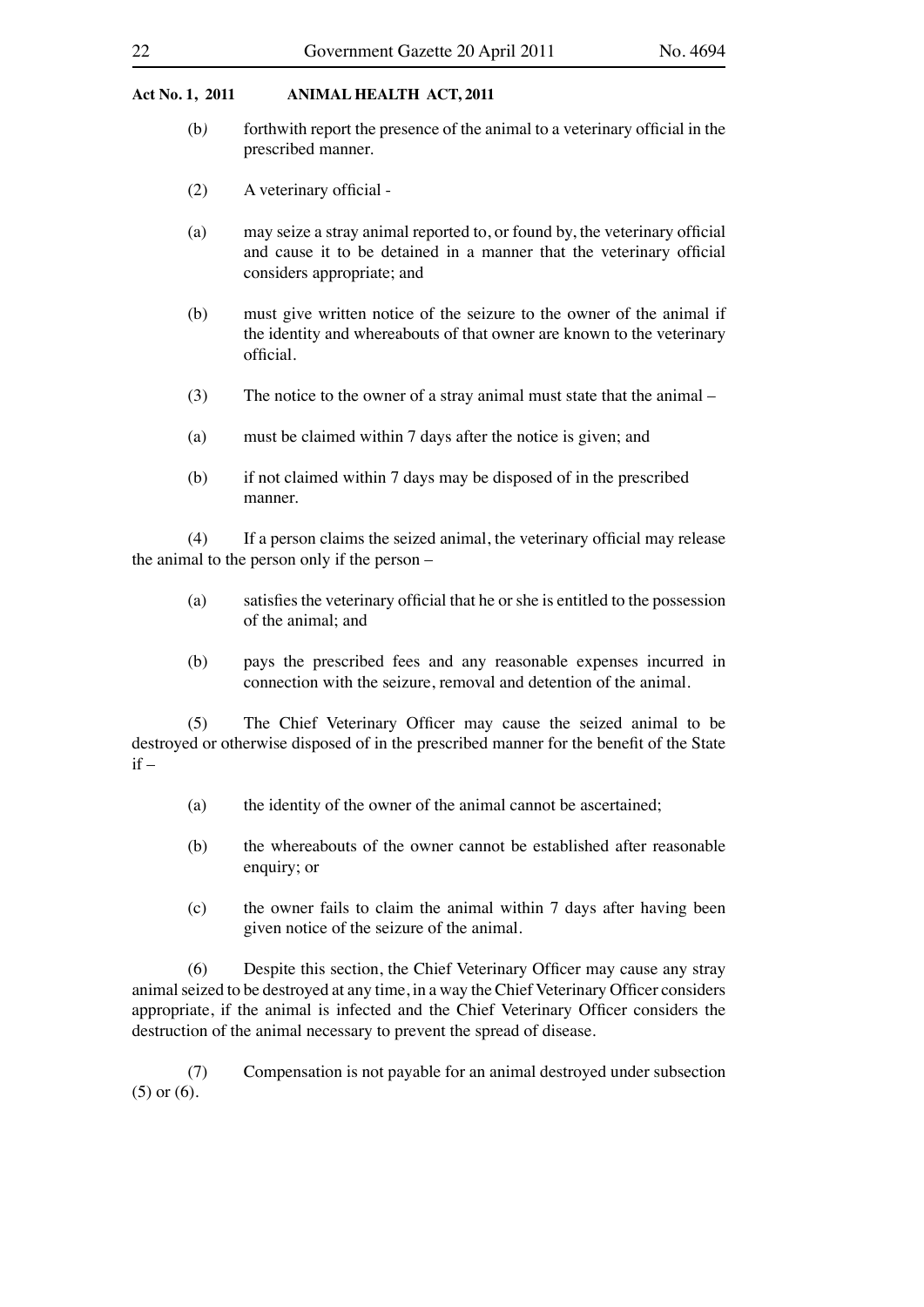#### PART VI

#### ANIMAL MOVEMENT CONTROL AND TRACEABILITY

#### **Definitions for this part**

- **23.** In this part, unless the context otherwise indicates -
- (a) "prescribed animal" means any animal belonging to a species of animal to which the Minister, on the recommendation of the Chief Veterinary Officer, has by regulation prescribed, or by notice in the *Gazette* declared, that the provisions of this Part are applicable; and
- (b) "registered establishment" means any place registered as a registered establishment under section 24(5).

## **Obligation to register place on which animals are kept as a registered establishment**

**24.** (1) Any person who holds, keeps or handles any prescribed animal on any place which under the regulations is required to be registered as a registered establishment for the purposes of this Part, must apply to the Chief Veterinary Officer in the prescribed manner for the registration of that place as a registered establishment within a period of 90 days as specified in the regulations.

 (2) The Minister may extend, by notice in the *Gazette*, the period specified in the regulations contemplated in subsection (1) by further period as the Minister, on the recommendation of the Chief Veterinary Officer, may determine.

(3) Regulations contemplated in subsection  $(1)$  may prescribe requirements to be complied with in respect of any place in order to be eligible for registration as a registered establishment.

 (4) An application for registration of a place as a registered establishment must be made to the Chief Veterinary Officer in the manner, and be accompanied by the documents, as the Chief Veterinary Officer may determine.

 (5) The Chief Veterinary Officer must register a place specified in an application for registration in terms of subsection (1) unless the Chief Veterinary Officer is satisfied that the application is not a bona fide application, any requirement prescribed under subsection (3) is not complied with, or the place is not required to be registered as a registered establishment under the regulations.

 (6) With effect from the date immediately following the expiry of the period specified under subsection (1), as extended, if applicable, under subsection (2), a person may not keep or handle or have in his or her possession or under his or her control on any place required to be registered as a registered establishment under the regulations any prescribed animal -

 (a) unless the place has been registered by the Chief Veterinary Officer as a registered establishment; and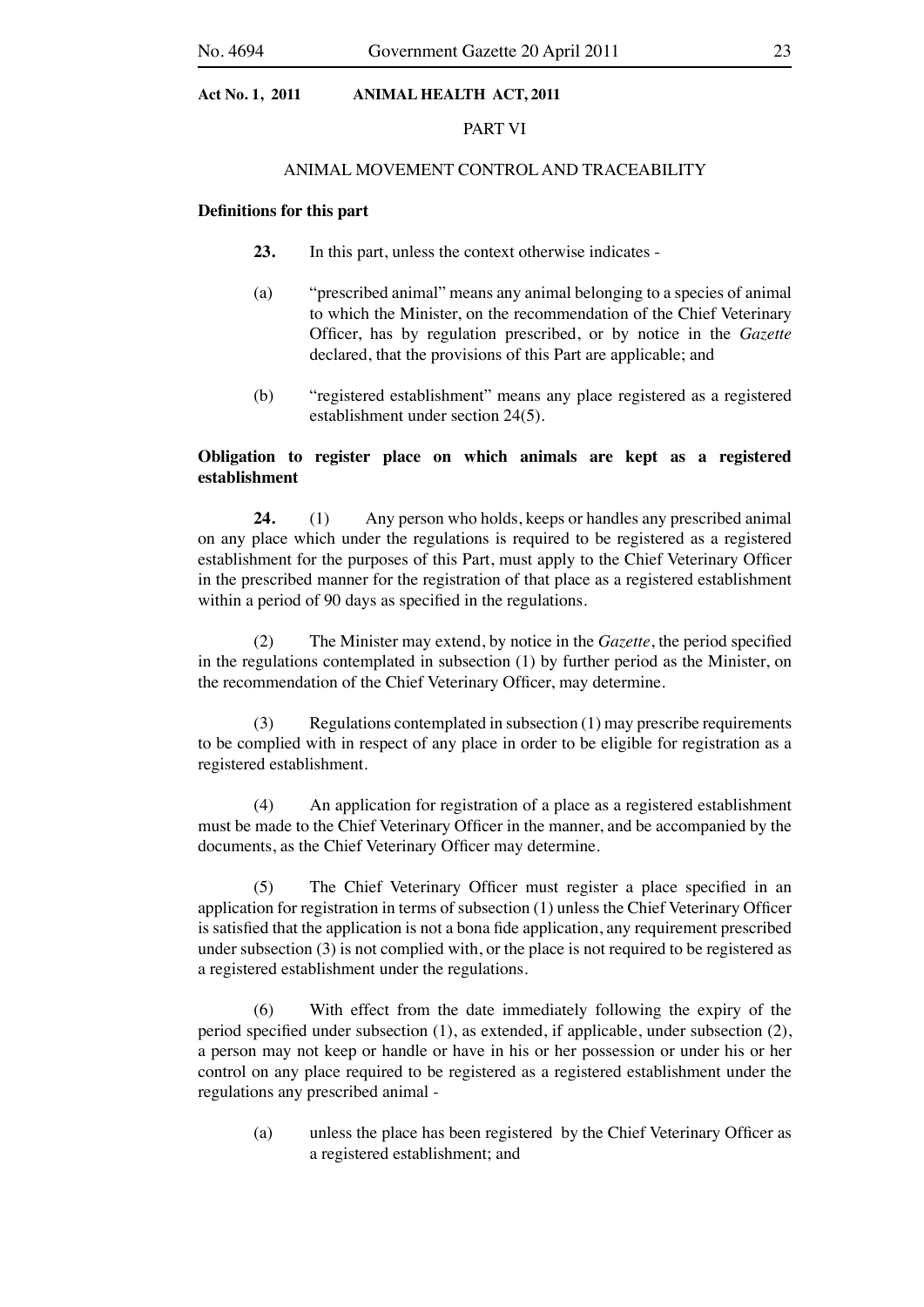(b) the requirements prescribed under subsection (3) are complied with in respect of the place.

 (7) A person who contravenes subsection (6) commits an offence and is liable to a fine not exceeding N\$100 000 or to imprisonment for a term not exceeding five years, or to both such fine and such imprisonment.

## **Permit required for movement of prescribed animals from registered establishment**

25. (1) A person may not remove any prescribed animal from a registered establishment to any other place within Namibia, unless -

- (a) the person holds a movement permit granted under subsection (3) which authorises the movement of the prescribed animal from the registered establishment to that other place; and
- (b) the movement is carried out in accordance with the conditions as prescribed and as specified in the movement permit.

 (2) Despite that a movement permit authorises the movement of a prescribed animal specified in the permit, a person may not move that animal from its registered establishment if -

- (a) the person knows or has reason to believe that the animal is infected; and
- (b) the permit does not specifically authorise the movement of the animal so infected.
- $(3)$  An application for a movement permit must –
- (a) be made to a veterinary official in the prescribed manner in a form approved by the Chief Veterinary Officer; and
- (b) be accompanied by the prescribed fee.

 (4) The veterinary official may require an applicant for a movement permit to provide further information or documents that the veterinary official considers relevant for determining whether to issue the permit.

 (5) A movement permit authorises the movement of any specified animal only within the period specified in the permit.

 (6) In addition to any permit conditions as may be prescribed in respect of a movement permit, the veterinary official may specify any conditions with which the holder of the movement permit must comply in moving any animal.

 (7) Conditions specified under subsection (6) may include conditions relating to -

 (a) the identification, inspection, testing or treatment of the prescribed animal at any time before, during or after the movement;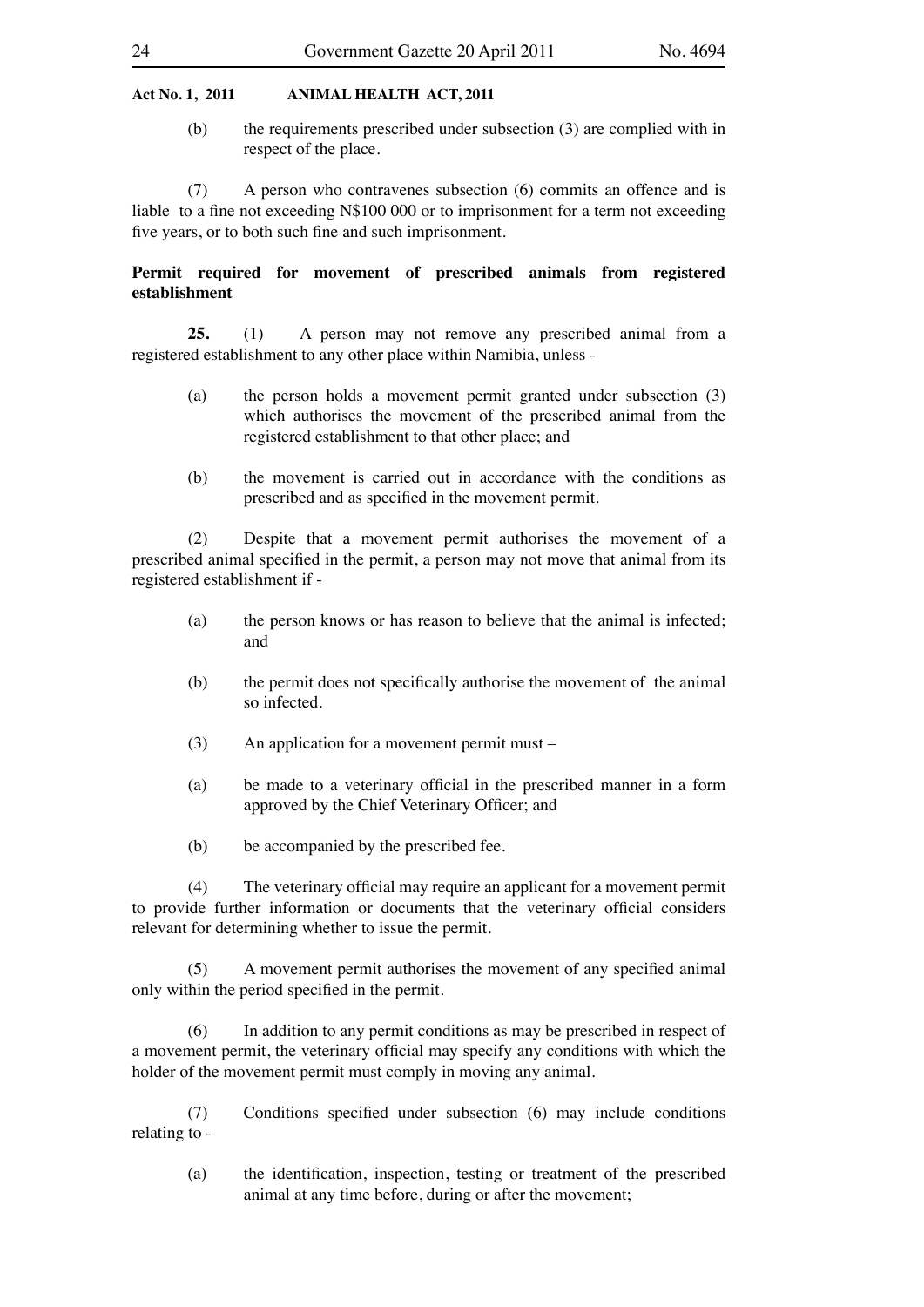- (b) the isolation of the prescribed animal at any time before, during or after the movement;
- (c) the quarantine of the prescribed animal before or after the movement;
- (d) the certification of any aspect of the identity, health status, origin or history of the prescribed animal to be moved.
- (8) Any animal in respect of which a movement permit has been issued -
- (a) may not be moved through any area infected or suspected of being infected with any disease which can affect the animal being moved;
- (b) must when required be made available to a veterinary official at the place of destination for the purpose of inspection or carrying out any function under this Act or the requirement of a condition to which the permit is subject.

 (9) A person who contravenes, or fails to comply with, any provision of subsection  $(1)$ ,  $(2)$ , or  $(8)$  commits an offence and is liable, on conviction, to a fine not exceeding N\$100 000 or to imprisonment for a term not exceeding five years, or to both such fine and such imprisonment.

#### **Registers and returns in relation to prescribed animals**

**26.** (1) A person who holds, keeps or handles prescribed animals on a registered establishment must -

- (a) keep registers, and record information; and
- (b) provide the Chief Veterinary Officer with returns, giving information,

in respect of the birth, death, loss and movement of prescribed animals on or from the registered establishment as may be prescribed.

 (2) A person may not enter in a register or provide in a return referred to in subsection (1) any information which the person knows to be false or does not know to be true, or recklessly enter or provide information which is false or which the person does not know to be true.

 (3) A person who contravenes, or fails to comply with, subsection (1) or (2) commits an offence and is liable, on conviction, to a fine not exceeding N\$20 000 or to imprisonment for a term not exceeding one year, or to both such fine and such imprisonment.

## **Animal identification requirements**

- **27.** (1) With effect from a date as prescribed, a person may not  $-$
- (a) keep, or cause or permit to be kept, on any registered establishment;
- (b) move, or cause or permit to be moved, from a registered establishment;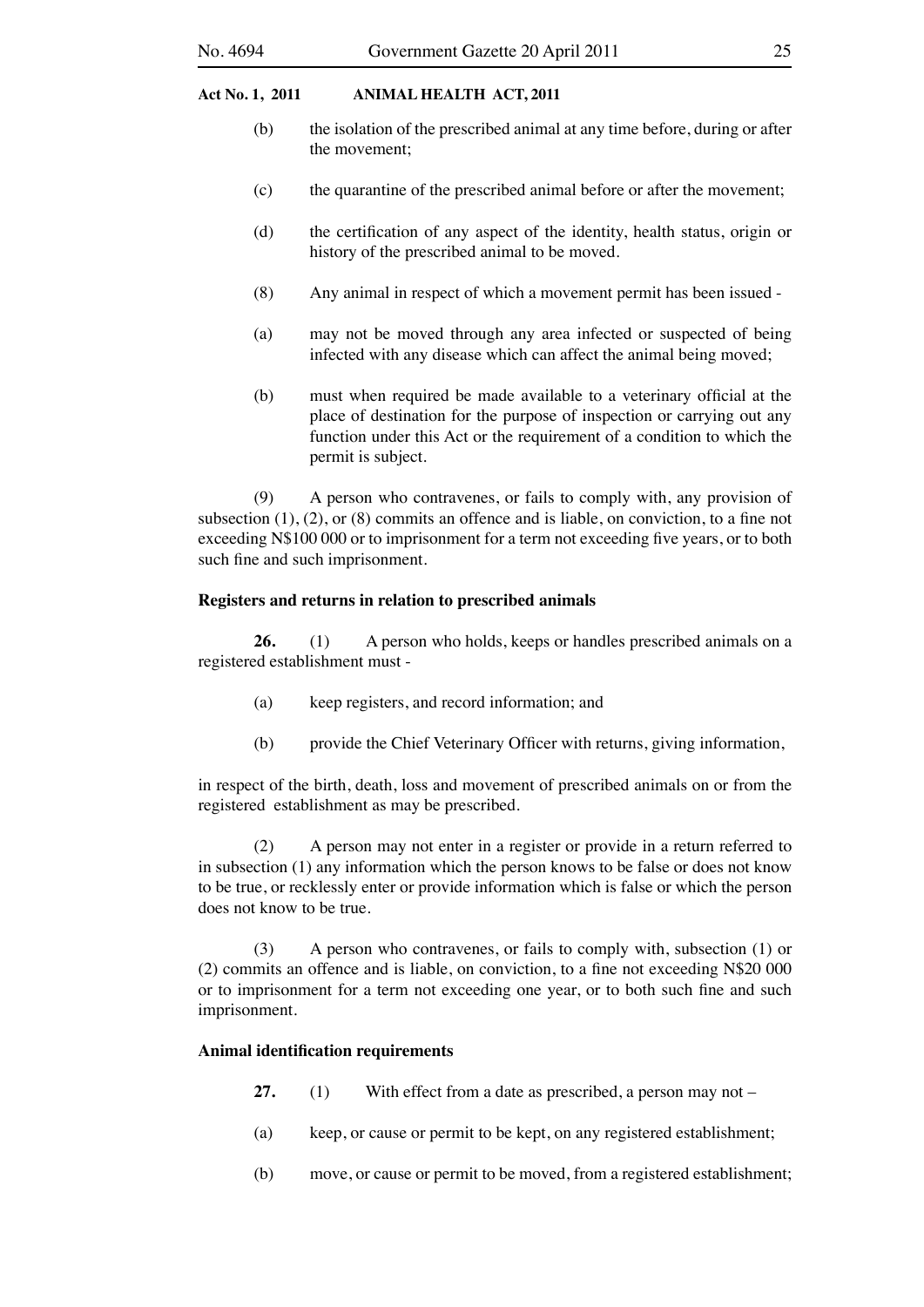- (c) receive, or cause or permit to be received onto a registered establishment for any purpose other than to keep;
- (d) by means of any conveyance or otherwise move, or cause or permit to be moved, along any road or any other place not being on the registered establishment,

any prescribed animal, unless that animal is distinctly identified in the prescribed manner by means of a mark, tag, transponder or other indicator approved by the Chief Veterinary Officer for the purpose of ascertaining the ownership, origin, location, movement history and fate of the animal

 (2) A person, other than a veterinary official or a veterinarian, may not remove or replace an approved identification tag, mark, transponder or other indicator attached or applied to a live animal for the purposes of this Act.

(3) A person must not alter, obliterate or deface the information on any identification tag, mark, transponder or other indicator attached or applied to an animal for the purposes of this Act.

 (4) A person slaughtering a prescribed animal may, when required by a veterinary official, cause any meat or offall derived from the carcass of the slaughtered animal to be marked or labelled in a manner approved by the veterinary official so as to ensure a link between the meat or offall and the individual animal or the group of animals from which the individual animal was taken and to facilitate the tracing of the origin of animal or group of animals.

(5) A person who contravenes or fails to comply with subsection  $(1)$ ,  $(3)$  or (4) commits an offence and isliable to a fine not exceeding N\$20 000 or to imprisonment for a term not exceeding two years, or to both such fine and such imprisonment.

#### PART VII

## ENFORCEMENT AND COMPENSATION

#### **Powers of entry, search and inspection**

**28.** (1) For the purpose of exercising any power or performing any duty conferred upon or assigned to a veterinary official by this Act or determining whether this Act is being or has been complied with, a veterinary official may, at any reasonable time –

- (a) subject to subsection (3), enter and search any conveyance or any place;
- (b) proceed over any land in order to reach any conveyance or place required to be entered and searched*;*
- (c) order any conveyance to be stopped for purpose of entry and search at any place within Namibia or in the territorial waters of Namibia.

(2) When conducting a search of a conveyance or place, a veterinary official may -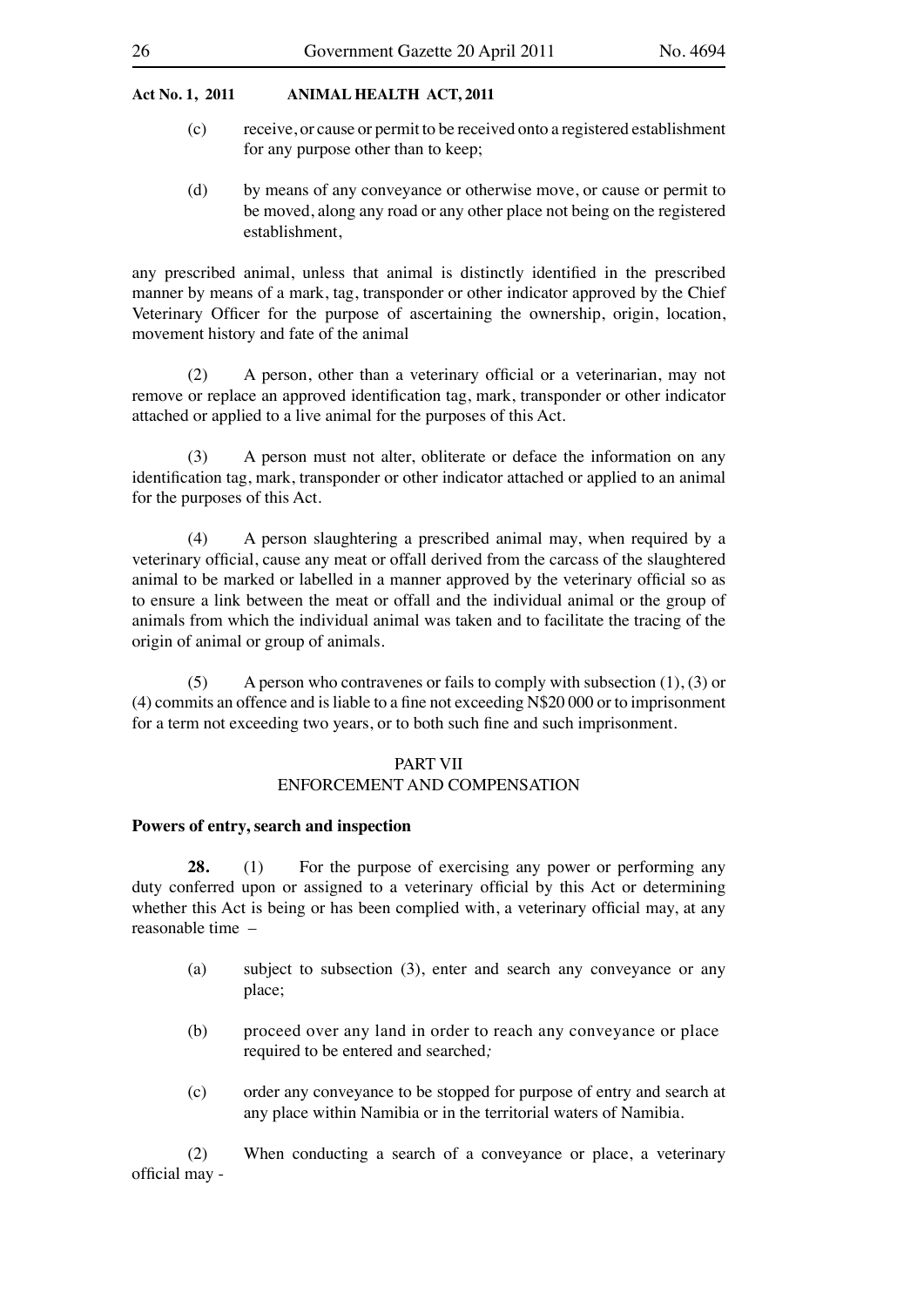- (a) open, if necessary with force, any door or other structure giving access to any conveyance or premises or part of any premises or any other enclosure in or on the place or any box, container, package or other receptacle in or on the conveyance or place;
- (b) require the owner of the conveyance or place, or a person apparently in charge of the conveyance or place, or any other person who the veterinary official reasonably believes is able to comply with the requirement, to provide, or to take reasonable steps to provide, information reasonably required for the purpose of the search;
- (c) require a person to produce any document reasonably required for ascertaining whether this Act is being or has been complied with, and –
	- (i) examine that document;
	- (ii) make copies of, or take extracts from, the document; and
	- (iii) remove the document for as long as reasonably necessary to make copies or take extracts;
- (d) operate, or require assistance from any person to operate, any computer or other electronic equipment on any premises to determine whether it or a disk, tape or other storage device that can be used with it or is associated with it, contains any information that is relevant to the purpose of the search and copy or print any information relevant to the purpose of the search contained in or on computer, disk, tape or other storage device;
- (e) require the owner or a person in control of or employed at or on any place or conveyance, or of any animals, animal products, restricted material or other things –
	- (i) to produce or secure, either immediately or at a time and place specified by the veterinary official, any animals, animal products, restricted material or other things that the veterinary official requires to be inspected or examined;
	- (ii) to give assistance in connection with the inspection or examination as may reasonably be required in the circumstances and which the owner or person is capable of giving; and
	- (iii) to provide any facilities in the possession or control of the person as the veterinary official considers reasonable to allow the safe and efficient handling of animals during inspection or examination;
- (f) inspect, count, examine, identify by marking, tagging or otherwise, test, vaccinate, treat or disinfect any animal, animal product, restricted material or other thing or receptacle;
- (g) take and remove for analysis or examination samples of or from or specimens of any animal, animal product, restricted material or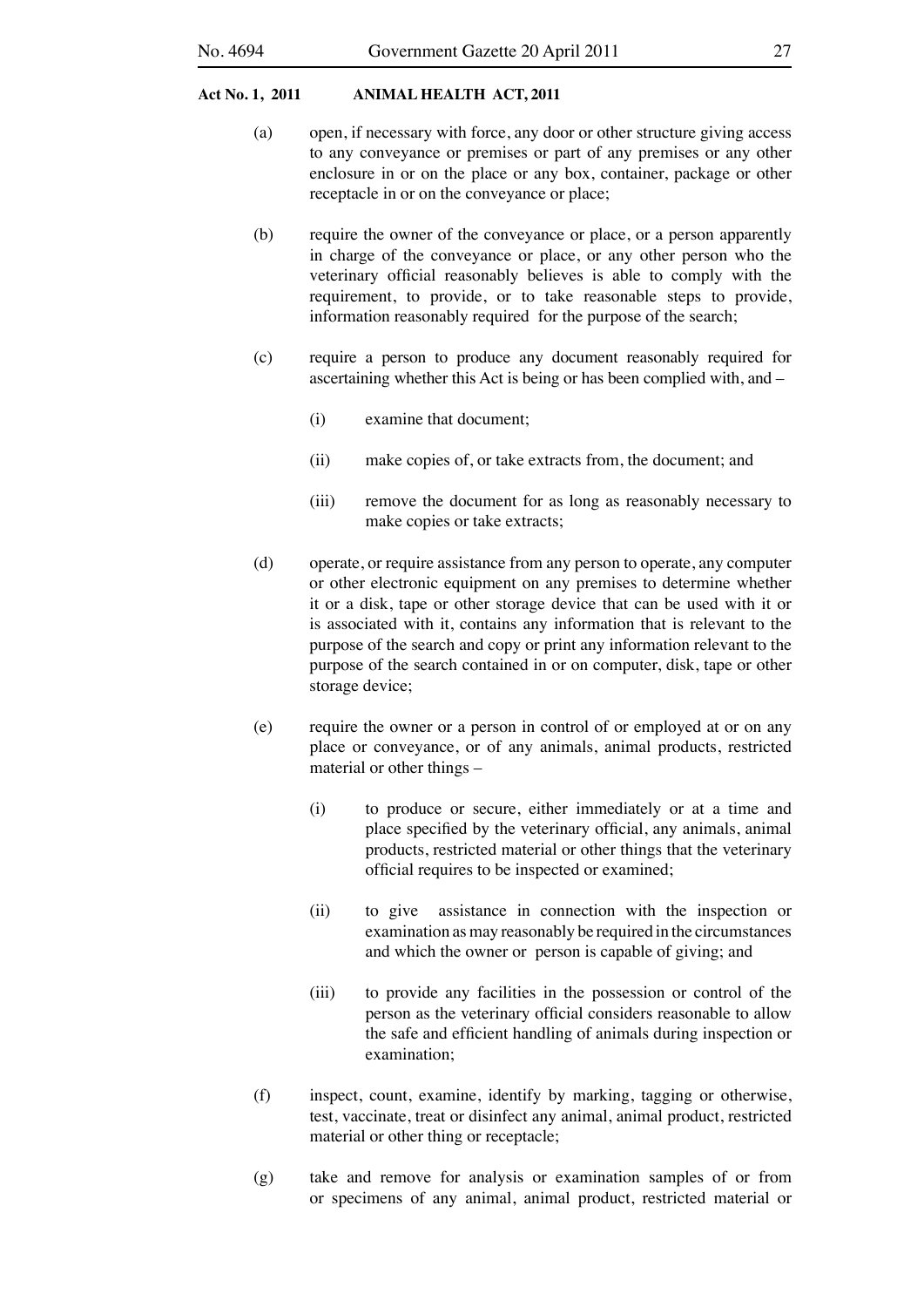other thing, land, place or conveyance which the veterinary official reasonably believes is infected with or contaminated by a disease;

- (h) carry out any analysis or examination of any animal, animal product or a sample or specimen of the animal or animal product and if necessary for that purpose, destroy or cause the death of the animal, including an animal protected by any law;
- (i) isolate, detain or seize any animal, animal product, restricted material or other thing reasonably suspected of being infected or contaminated by disease; or
- (j) seize anything that is suspected on reasonable grounds of being connected to the commission of an offence under this Act.

 (3) A veterinary official may not under subsection (1) or (2) enter any premises or part of premises which is a residence or is being used as a residence, except if -

- (a) the occupier of the premises consents to the entry and search;
- (b) a warrant authorising the entry and search of the premises has been obtained from a judge of the High Court or a magistrate who has jurisdiction in the area in which the premises are situated; or
- (c) the veterinary official on reasonable grounds believes
	- (i) that a warrant of entry and search would be issued to him or her if he or she applied for it; and
	- (ii) that the delay in obtaining the warrant would defeat the object of the investigation.

(4) To the extent that subsections  $(1)$ ,  $(2)$  and  $(3)$  authorise the interference with a person's fundamental right to privacy by authorising the entry and search of premises, those provisions are enacted on the authority of Article 13 of the Namibian Constitution for the protection of health, the prevention of crime and the protection of the rights or freedoms of others.

 $(5)$  A warrant may be issued under subsection  $(3)(b)$  if it appears to the judge or magistrate from information on oath that there are reasonable grounds to believe that any animal, animal product, restricted material, substance or thing or any book, statement or document that may relate to a contravention of this Act or may present a health risk, is upon or in the premises.

 (6) A veterinary official, in performing a function under this Act, may be assisted by persons reasonably required to perform the function.

 (7) If a person refuses or fails to comply with a requirement of the veterinary official under this section, the veterinary official may take the action required to be taken or cause it to be taken.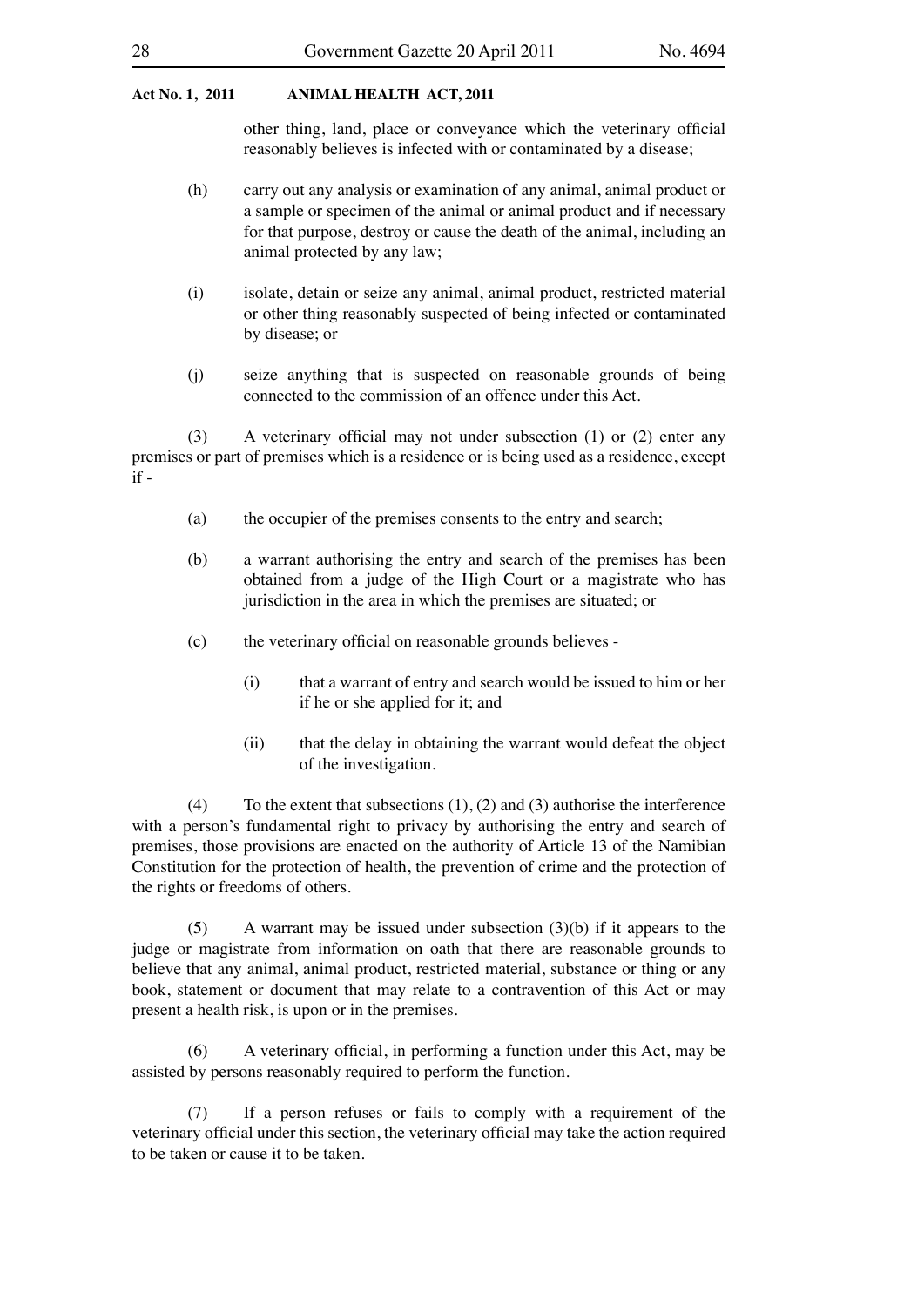(8) Costs and expenses reasonably incurred by a veterinary official under subsection (7) may be recovered as a debt owing to the State from the person for whom the requirement was made.

#### **Disposal of isolated, detained or seized animal or thing**

**29.** (1) Any animal, animal product, restricted material or other thing isolated, detained or seized in terms of section 28(2)(i) may –

- (a) be placed in the care of the owner or occupier of the place concerned or the owner of the animal, animal product, restricted material or other thing on conditions agreed upon by the veterinary official and the person if the veterinary official considers that the person has adequate means available for the isolation or detention and care of the animal, animal product, restricted material or other thing in a manner that prevents the spread of disease;
- (b*)* be removed to a place that the veterinary official considers suitable for the keeping and treatment;
- (c) in the case of an animal, be slaughtered if the veterinary official considers a post-mortem examination of the animal necessary;
- (d) be destroyed or otherwise disposed of if the veterinary official considers that $-$ 
	- (i) it is not practical to isolate or treat it adequately;
	- (ii) the calculated cost of its isolation and treatment would exceed the estimated value; or
	- (iii) no means, remedy or equipment is available for effectively isolating or treating it,

 and the veterinary official may cause it to be destroyed or disposed of or direct the owner concerned to destroy or dispose of it in the manner determined by the veterinary official; or

- (e) in the case of an outbreak or suspected outbreak of a disease that is not known to be established in Namibia and –
	- (i) is a fast spreading disease;
	- (ii) is capable of causing a serious risk for human or animal health; or
	- (iii) poses a potential risk of becoming established or further spreading in Namibia,

 be destroyed or otherwise disposed of by, or with the approval of, the Chief Veterinary Officer.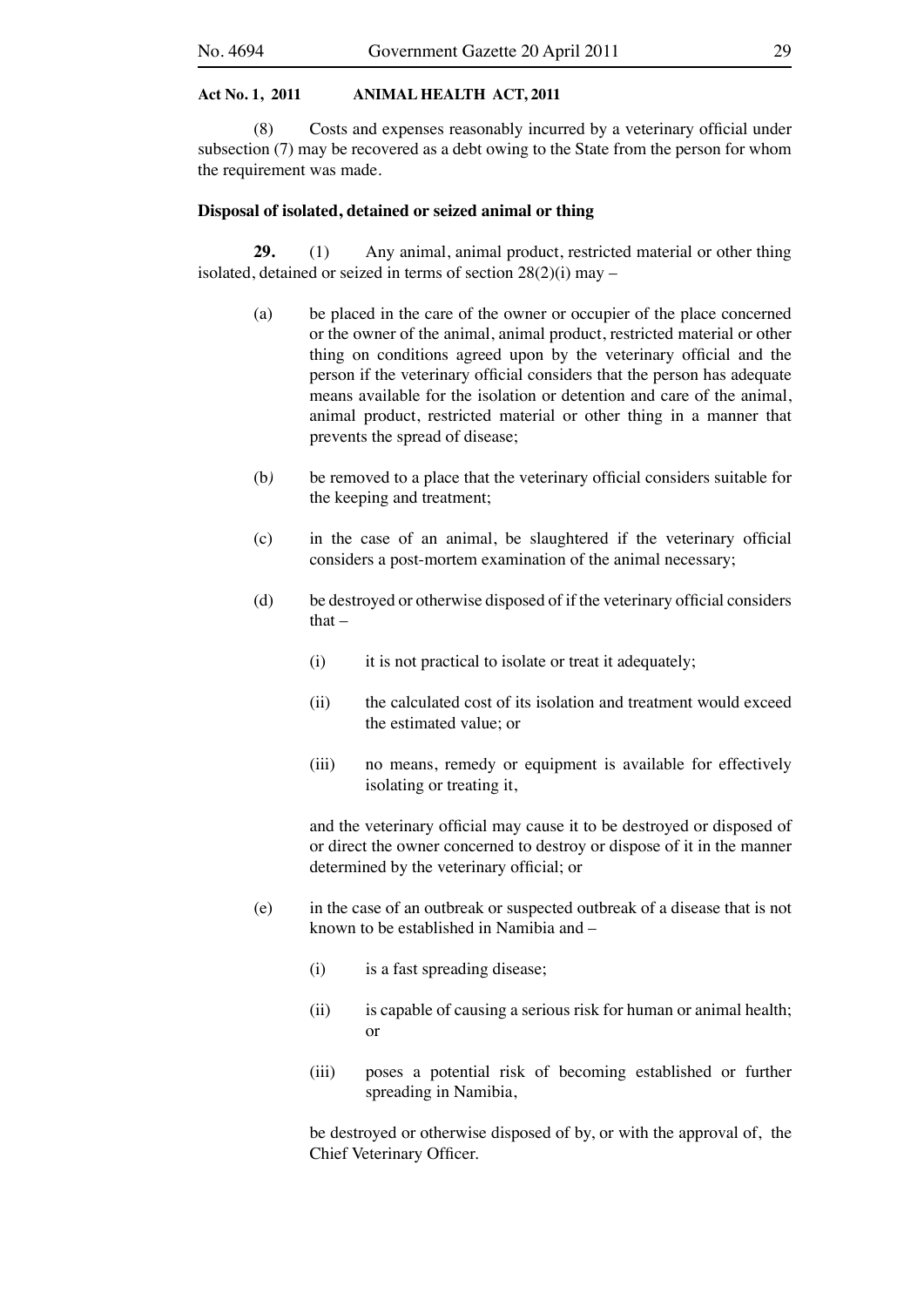(2) A veterinary official, if satisfied that the isolation or detention of any animal, animal product, restricted material or other thing seized under section 28(2)(i) is no longer necessary, must release that animal, animal product, restricted material or other thing to the owner or any other person who satisfies the veterinary official that he or she is entitled to possess it.

 (3) If the identity of neither the owner nor a person entitled to the possession of any animal, animal product, restricted material or other thing to be released is known, or the owner or that person cannot be located, the veterinary official may dispose of the animal or thing in a manner beneficial to the State.

 (4) An owner of any animal, animal product, restricted material or other thing seized under 28(2)(i)*,* must reimburse the State for any reasonable expenses incurred in terms of this section for the removal, keeping, care treatment or other services rendered in relation to the animal, animal product, restricted material or other thing and expenses may be recovered from that owner as a debt owing to the State.

#### **Compensation**

**30.** (1) An owner of any animal, animal product, restricted material or other thing is entitled to compensation if -

- (a) the animal, animal product, restricted material or other thing is destroyed by or at the direction of a veterinary official for the purpose of controlling a disease; and
- (b) the owner has suffered loss as a result of the destruction.

 (2) Despite subsection (1), a person is not entitled to compensation for the destruction of any animal, animal product, restricted material or other thing if –

- (a) it was destroyed as a consequence of a contravention of this Act;
- (b) it was infected at the time it was imported into Namibia; or
- (c) it was destroyed while being conveyed in transit through Namibia.

(3) The amount of compensation payable in terms of subsection (1) may not exceed the fair market value of the animal, animal product, restricted material or other thing at the time of its destruction, as determined by the Chief Veterinary Officer, less, in the case of an animal, the value of the carcass as determined by the Chief Veterinary Officer.

 (4) Compensation payable under this section may not include any amount for loss of profit or production or other consequential loss.

 (5) In the event of any doubt or dispute arising as to the entitlement of a person to receive compensation under this section, the Chief Veterinary Officer may cause the whole or part of the compensation payable to be retained until the right of the person to receive compensation has been established to the satisfaction of the Chief Veterinary Officer.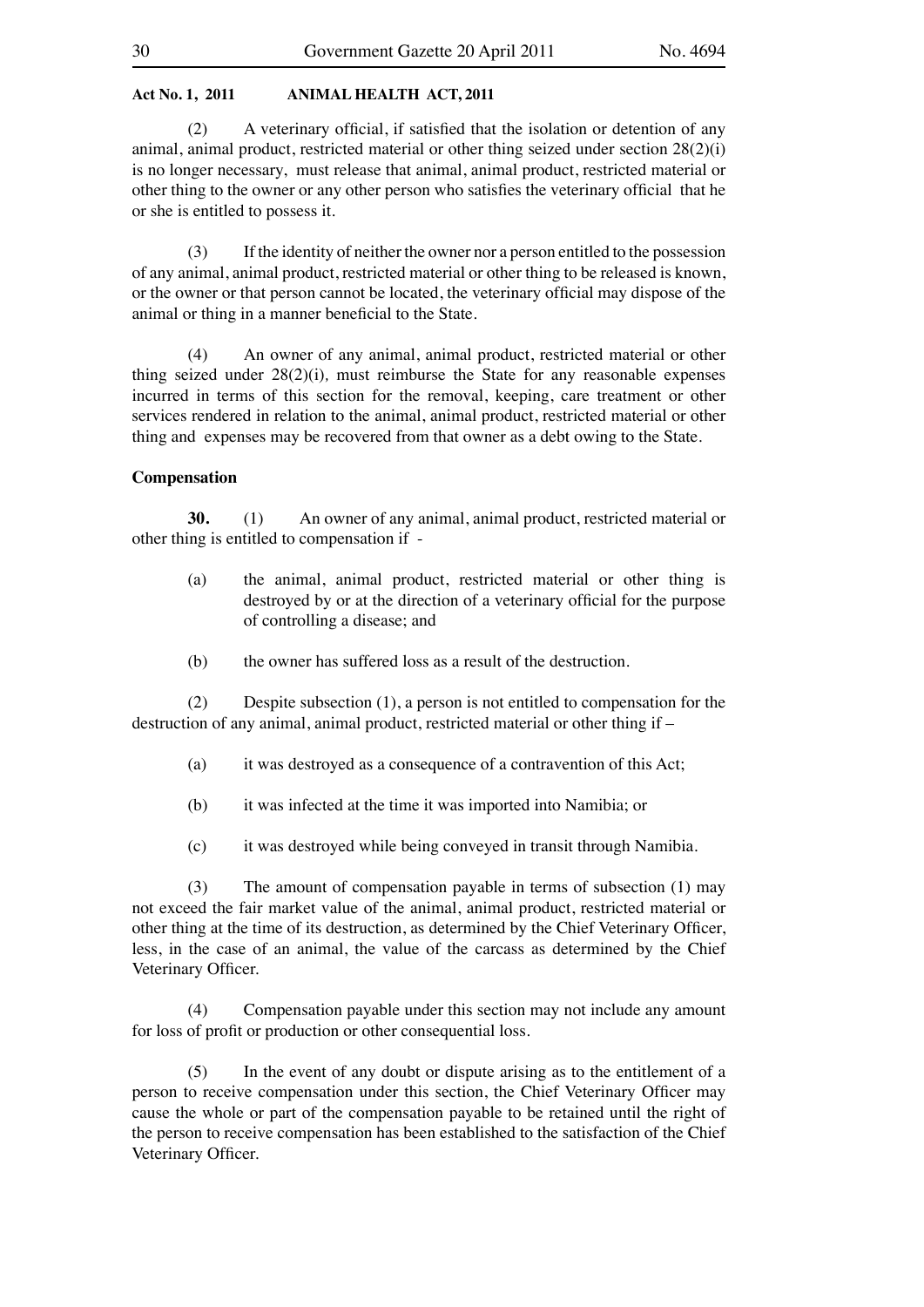## PART VIII GENERAL

## **Appeals**

**31.** (1) A person who is unhappy with a decision or action taken by the Chief Veterinary Officer or other veterinary official may, within the period and in the manner prescribed, and on payment of the prescribed fee, appeal against the decision or action to the Minister for determination by an appeal board to be appointed by the Minister.

 (2) The Minister must appoint the appeal board within 30 days from the date of the receipt of the appeal, which must consist of a chairperson, being a legal practitioner with at least five years standing, and one or more persons with expert knowledge in the field of animal diseases and related fields.

 (3) A member of the appeal board must withdraw as a member if he or she has any direct or indirect interest in the subject matter of the appeal or if, for any other reason, there is likely to be a conflict of interests as a result of his or her membership of the appeal board.

 (4) An appeal board may make orders as it thinks fit, confirming, varying or setting aside the decision or action appealed against or referring the matter back for reconsideration by the Chief Veterinary Officer or other veterinary official.

- $(5)$  If the appeal board makes an order –
- (a) setting aside the decision or action appealed against, the prescribed fee paid for the appeal must be refunded to the appellant; or
- (b) varying the decision or action appealed against, a portion of that prescribed fee as the appeal board determines must be refunded to the appellant.

 (6) The chairperson of the appeal board must cause copies of the decision of the appeal board, and the reasons for the decision to be furnished to the Minister, the appellant and the Chief Veterinary Officer within 14 days after the date on which the final decision is taken.

### **Regulations**

- **32.** (1) The Minister may make regulations relating to -
- (a) any matter which in terms of this Act is required or permitted to be prescribed;
- (b) the manner in and periods within which specified applications must be submitted and the documents to accompany the applications;
- (c) the fees payable in respect of any matter under this Act;
- (d) the classification of veterinary officials and the duties of various classes of veterinary officials;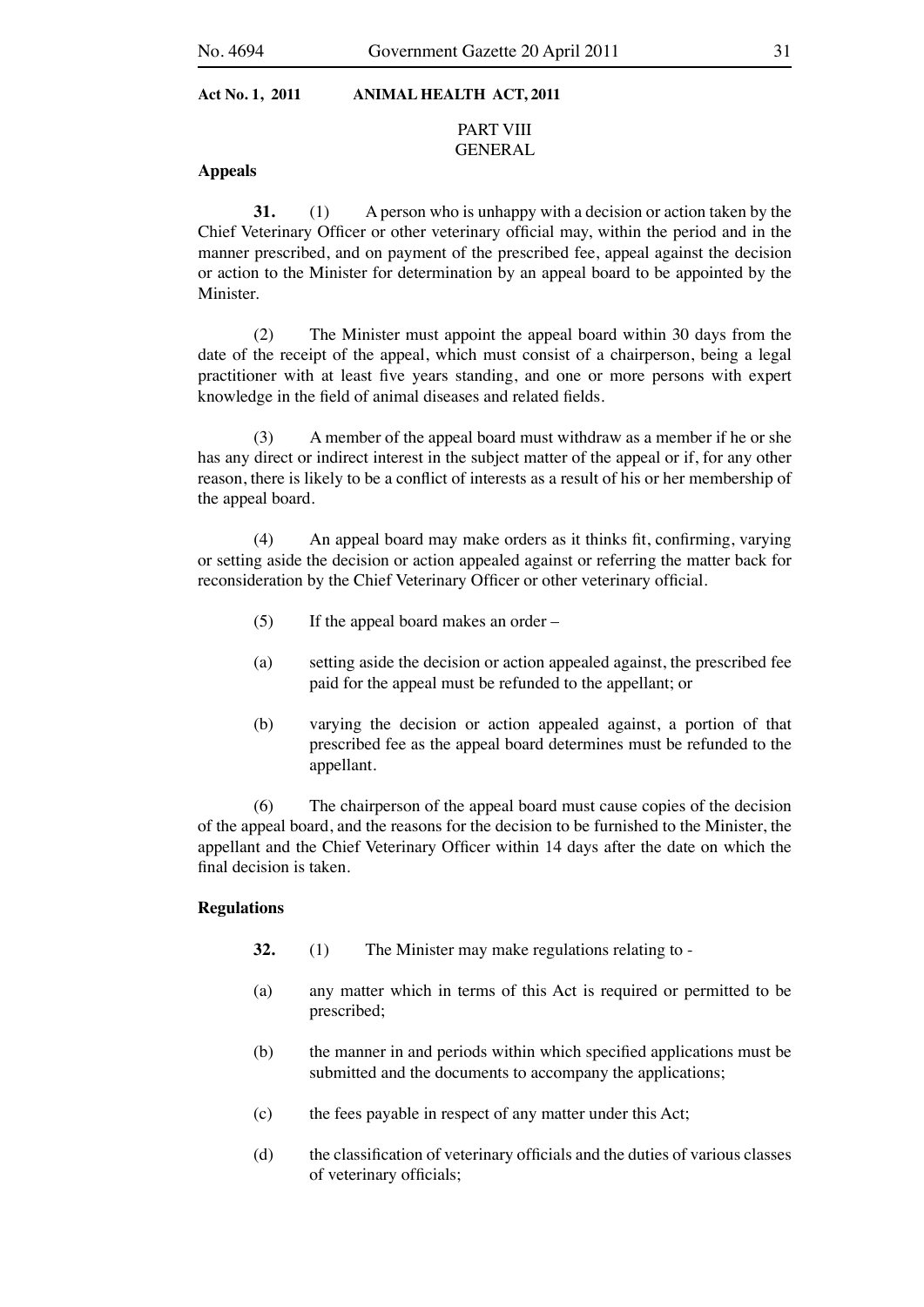- (e) conditions on which animals, animal products or restricted material may be introduced into Namibia or a specified part of Namibia;
- (f) the testing, vaccination and inoculation of animals and the use, manufacture, testing, distribution storage, sale or display for sale of any vaccine, serum, diagnostic agent or other biological substance used for testing, vaccinating or inoculating animals;
- (g) the treatment to be applied to animals, animal products or restricted material found to be infected or suspected of being infected;
- (h) the examination, testing and treatment of any animals or class of animals within a quarantine area, control area or protected area;
- (i) the manner of isolation, care and treatment of any animal required to be isolated;
- (j) the manner of dealing with animal products derived from an infected animal;
- $(k)$  the manner of disposal of any carcass of an animal;
- (l) imposition of obligations on the owners or occupiers of land, owners of animals or other persons engaged in business or other operations involving the importation, sale, handling, conveyance, manufacturing or processing of, or any other dealing with, animals, animal products or restricted material in relation to the keeping of registers or other records and the giving of notices or the furnishing of returns in respect of any matter as prescribed;
- (m) the sale, transport, delivery for slaughter at a place or facility for the slaughtering of animals or disposal in any other specified manner of any prescribed animal not bearing the prescribed means of identification in accordance with the requirements of this Act;
- (n) the holding of markets, fairs, exhibitions, public sales, parades or race meetings of animals or any other event where animals are brought together for any purpose;
- (o) the inspection or examination of any animal of a specified class referred to in paragraph (m) by any veterinarian or other persons handling animals, the recording of the results of the inspection or examination together with any identification codes or numbers required to be tagged, marked or branded on the animal and the forwarding of those results and codes or numbers to the Chief Veterinary Officer;
- (p) the carrying out of artificial breeding, artificial breeding procedures and any matter connected with artificial breeding, including –
	- (i) sanitary and health measures for establishments in which animal semen, embryos and ova are collected, stored, frozen or sold or otherwise distributed;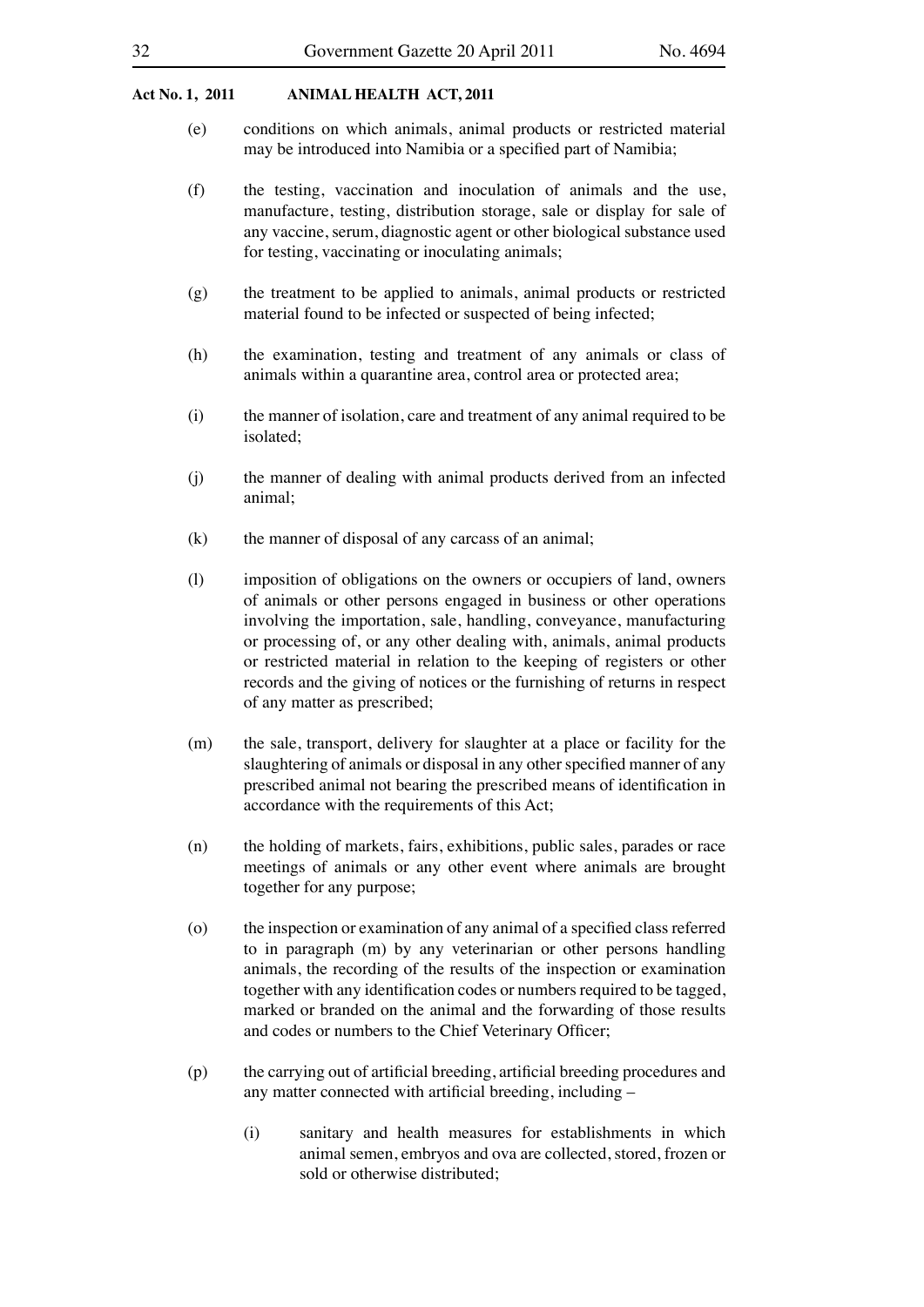- (ii) the registration of establishments referred to in subparagraph (i);
- (iii) the licensing or approval of persons to collect, process animal semen, embryos, ova or to conduct training courses on artificial breeding;
- (q) any other matter or action that the Minister considers necessary for the purpose of protecting human and animal health.
- (2) Regulations made under subsection  $(1)$  –
- (a) may be of general or limited application;
- (b) may differ according to differences in time, place or circumstances;
- (c) may authorise any matter to be approved or determined by a veterinary official;
- (d) may confer powers or impose duties on any person;
- (e) may provide that a contravention of, or a failure to comply with any of the provisions thereof is an offence and provide in respect thereof for the imposition of a fine not exceeding N\$100 000 or imprisonment for a term not exceeding five years, or to both such fine and such imprisonment, and in the case of a continuing offence a further fine not exceeding N\$1 000 for each day during which the offence continues.

## **Immunity from personal liability**

**33.** The Minister, a veterinary official, or an authorised person or any other person engaged in the administration or enforcement of this Act is not personally liable in respect of any act done or omitted in good faith in the exercise or performance, or the purported exercise or performance of any power or function under this Act.

## **General offences and penalties**

- **34.** (1) A person who –
- (a) removes from isolation or detention any animal, animal product, restricted material or other thing that has been isolated or is being detained under any provision of this Act, without the written authority of the Chief Veterinary Officer or contrary to any condition of authority;
- (b) obstructs or hinders a veterinary official or an authorised person to perform any function under this Act;
- (c) refuses or fails to comply with any prohibition, restriction or obligation, or any condition relating thereto, contained in a prescribed measure that applies to person or any animal, animal product restricted material or other thing belonging to or in the control of the person;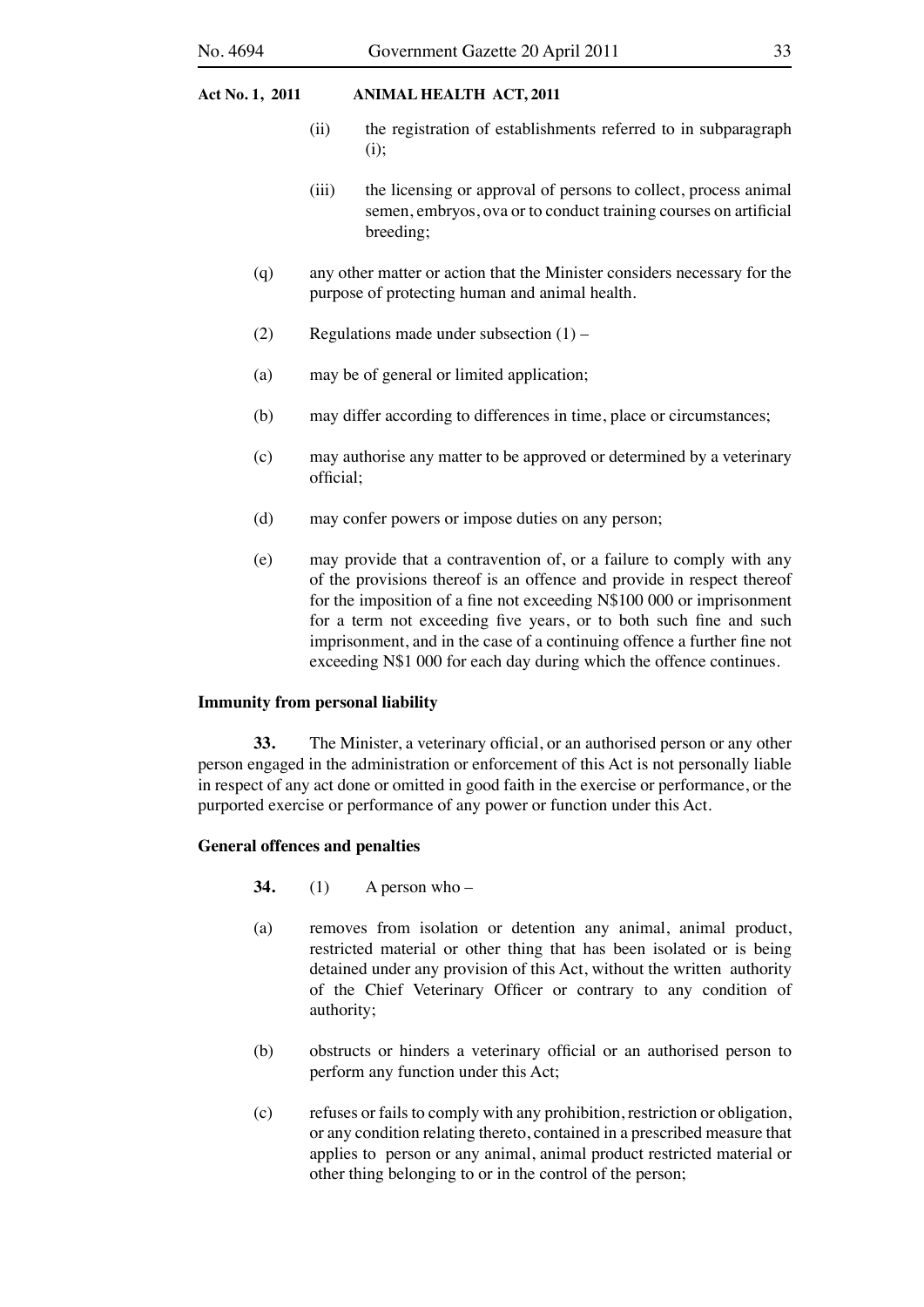- (d) refuses or fails to comply with a condition or requirement subject to which a permit, certificate, authority, consent or other proof of assent or approval has been issued under this Act;
- (e) refuses or fails to comply with a direction of a veterinary official under section  $28(1)(c)$  to stop any conveyance;
- (f) refuses or fails to comply with a request of a veterinary official under section 28(1) to render reasonable assistance for the purpose of carrying out an inspection;
- (g) refuses or fails to provide information or give an explanation or an answer to a question lawfully required in terms of section 24, or furnishes information that is false or misleading, knowing that it is false or misleading;
- (h) damages, destroys or otherwise tampers with any sample taken or any object seized under this Act;
- (i) damages, removes or otherwise tampers with any conveyance, appliance, instrument, tool, equipment, remedy or any other object belonging to or under the supervision or custody of a veterinary official or any other person to perform any function in terms of this Act with or in connection with any object or, in the case of any animal, injures it, or removes it without the consent of any person, or otherwise interferes with it;
- (j) alters or forges in any way any permit, certificate, consent or other proof of assent or approval that is issued or rendered under this Act, or obtains document or any other decision that is required or permitted to be given, from a veterinary official under false pretences;
- $(k)$  with the intent to evade any provision of this Act, uses a document that has been altered or forged as contemplated in paragraph (j);
- (l) damages, destroys, moves, removes, erases, alters or otherwise tampers with any beacon, mark or seal that has, under any provision of this Act, been installed or affixed on, or in connection with, any land, animal, animal product, restricted material or any other thing;
- (m) performs any act for which a permit, consent or authority or other document is required under this Act, without permit, consent, authority or document having been issued, granted or given to him or her in respect thereof;
- (n) obtains, or aids and abets any other person to obtain, by means of false representations, any compensation under this Act;
- (o) contravenes any provision of a prescribed measure, or fails to comply therewith,

commits an offence.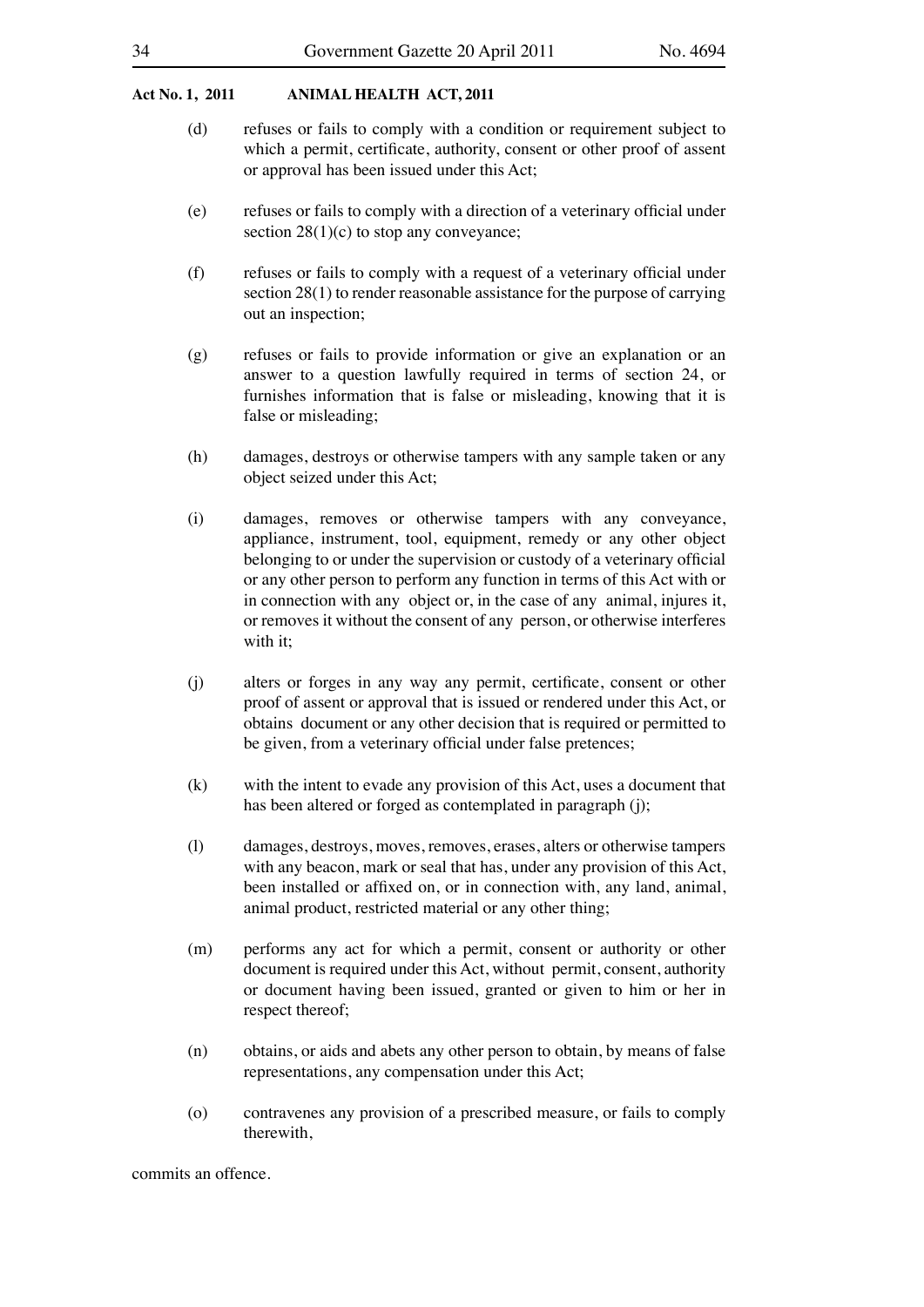- (2) A person convicted of an offence under subsection  $(1)$  is liable –
- (a) to a fine not exceeding N\$8 000 or to a term of imprisonment not exceeding two years, or to both such fine and such imprisonment; or
- (b) in the case of a second or subsequent conviction, whether the same or any other offence referred to in subsection (1), to a fine not exceeding N\$20 000 or to a term of imprisonment not exceeding four years, or to both such fine and such imprisonment.

## **Presumptions and evidence**

- **35.** In any prosecution for any offence under this Act -
- (a) it is presumed, in the absence of evidence to the contrary, that any sample taken from an animal or thing in terms of this Act is representative of that animal or thing from which it was taken and that the animal or thing has the same properties as that sample;
- (b) any document purporting to be certified by the Chief Veterinary Officer, to the effect that it is a true copy of the document to which the proceedings relate, is admissible as evidence in a court without any further proof or the production of the original document;
- (c) any declaration or other document that purports to have been issued by the government of, or any competent authority in, any foreign State is prima facie evidence of declaration or of the event, action or facts stated therein and is, in the absence of evidence to the contrary, admissible as evidence in any court.

## **Act binds State**

- **36.** This Act binds the State, except a provision relating to –
- (a) the payment of fees or charges; or
- (b) the commission of an offence.

## **Repeal of laws and savings provisions**

**37. (**1**)** The laws specified in the Schedule are repealed to the extent indicated in the Schedule.

 (2) Any regulation made or anything done under any provision of a law repealed by subsection (1) which is in force at the commencement of this Act and which could be made or done under a corresponding provision of this Act, is deemed to have been made or done under that corresponding provision.

## **Short title and commencement**

**38.** (1) This Act is called the Animal Health Act, 2011, and comes into operation on a date determined by the Minister by notice in the *Gazette.*